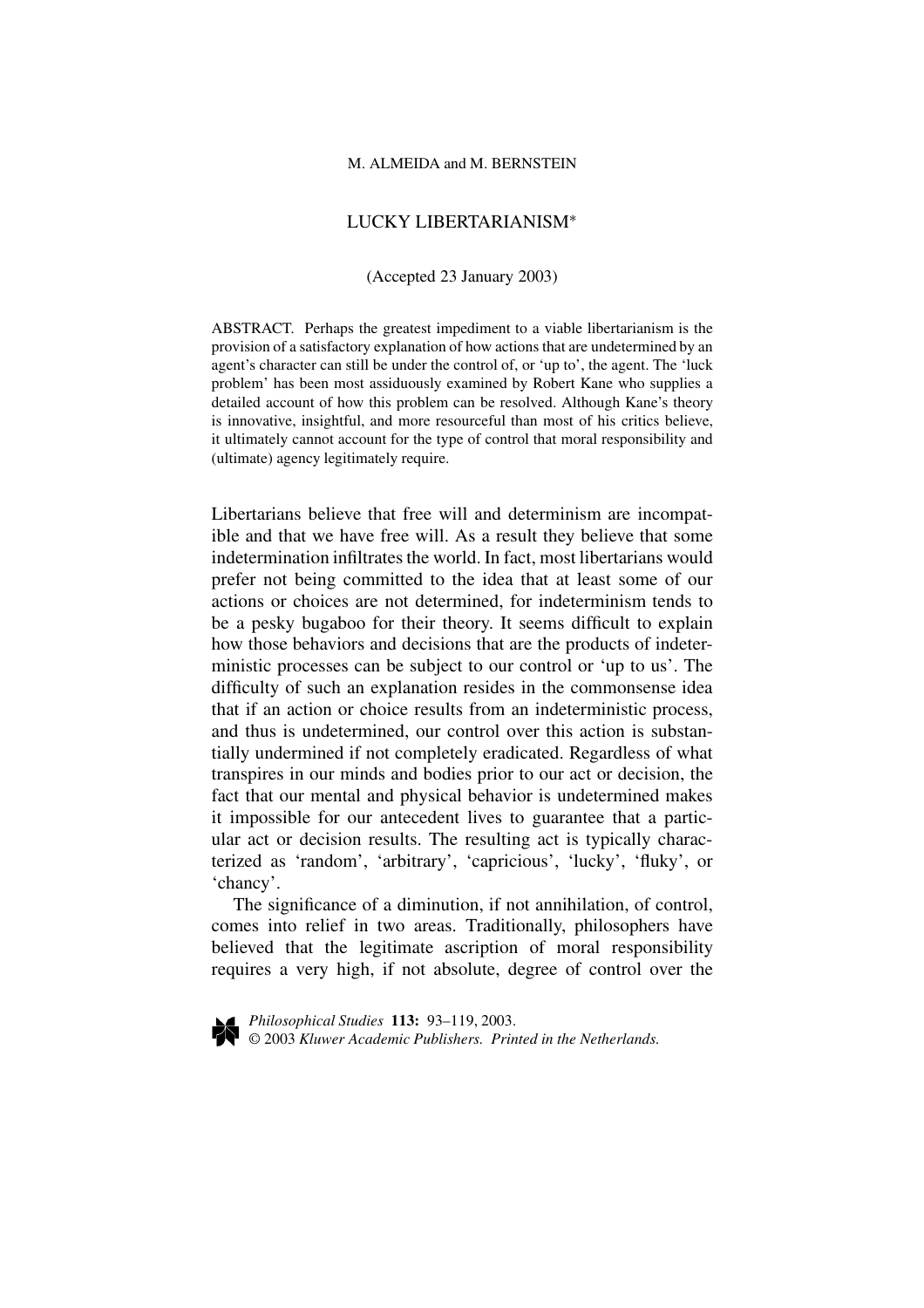actions for which one is held responsible. Therefore, a lessening of control presents worries about whether the threshold required for moral responsibility is met. Worry is replaced by panic if our control is simply absent. The second area where the extent of our control over our mental and physical acts comes to the fore is in our self-concept. We (normal, adult human beings) think of ourselves as being in control of most of our daily acts and thoughts. Our relationships to our activities are, by and large, agential. If indeterminism really does rob us of control over many, if not all, of our mundane physical or mental activities, then we are not the prime movers that we believe we are. Without control, we are more like inert vessels for the events of the world than their active origins. Such an epiphany would reveal how stubbornly we have misunderstood our relationship toward our actions. But the embarrassment is much deeper. Recognizing that we have made an error is one thing; discovering that we have lost, or rather never had, perhaps the prime source of our dignity, is quite another.

All (suitably restricted) would be well if indeterminism did not have the dire effect of eroding our control. We would have control of our behavior, be legitimate subjects of moral responsibility, and have the agential relationship with our acts and decisions that we have always prized. Moreover, we would garner a bonus. If, as contemporary science tells us, we live in an irreducibly indeterministic world, we would have a theory of free will that is scientifically respectable. Let us investigate how well we fare.

1.

No libertarian has been as sensitive to the challenge that indeterminism brings to a viable libertarianism as Robert Kane. Through a series of articles and books, Kane has offered a detailed account of libertarianism that not only does not shy away from its commitment to indeterminism but embraces it. Kane first formulates the challenge of indeterminism in the 'luck principle'.

(LP) If an action is *undetermined* at a time t, then its happening rather than not happening at t would be a matter of *chance* or *luck*, and so it could not be a *free* and *responsible* action $1$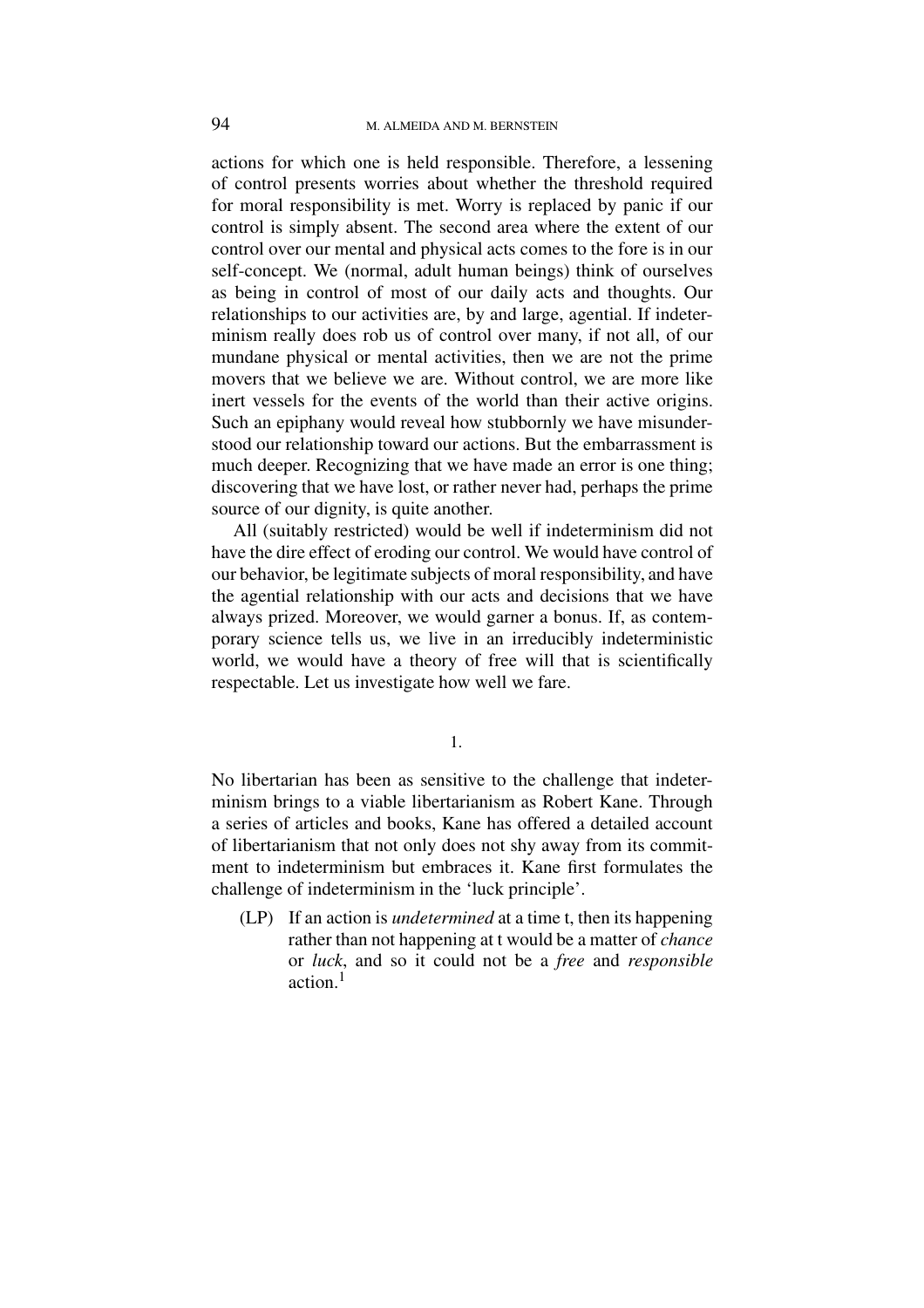For Kane, free will applies primarily to the will itself, that is, to mental actions like choices and decisions, and only secondarily to overt, physical behavior. Kane situates the indeterminism in the process that culminates in either a choice or decision, and not, as do some libertarians, subsequent to the choice but prior to the (overt) act. Although we agree with Kane regarding the locus of the indeterminacy, the point is not central to our discussion, for Kane's proposed refutation of LP does not essentially rely upon the location of the indeterminancy. If Kane's argument against LP, and more importantly, his argument for the viability of libertarianism, is sound, it remains so whether mental acts or physical acts, or both, are free and responsible. Indeed, Kane himself often shifts between speaking of mental and physical acts as the subjects of these attributions.

More importantly for our purposes, if a refutation of LP is to have the significance Kane ascribes to it, we need to establish some intimate connections between the concepts of *free* and *responsible* and that of *control*. After all, it is the threat that indeterminism seems to pose to our control over what we do that makes us pessimistic about formulating a viable libertarianism. The close connection we seek can be found by simply observing that control is a necessary condition of an act being free and responsible.

Kane accepts, as an analytic truth, that if an act is solely a result of luck or chance we cannot be responsible or in control of that act. The point of contention is whether undetermined acts must be acts that are merely lucky or chancy. Clarity surrounding this quasi-verbal point of departure facilitates understanding Kane's first gambit against LP. Kane points out that while ordinary language countenances the inference from 'lucky' to 'uncontrolled', there is no similar commitment from 'undetermined' to 'uncontrolled'. 'Undetermined' and 'indeterministic process' are technical terms and so there is no natural license permitting us to infer that an undetermined act is beyond our control. In fact, as we will presently find, we often pre-philosophically conceive of undetermined acts as being under our control as well as being freely and responsibly performed.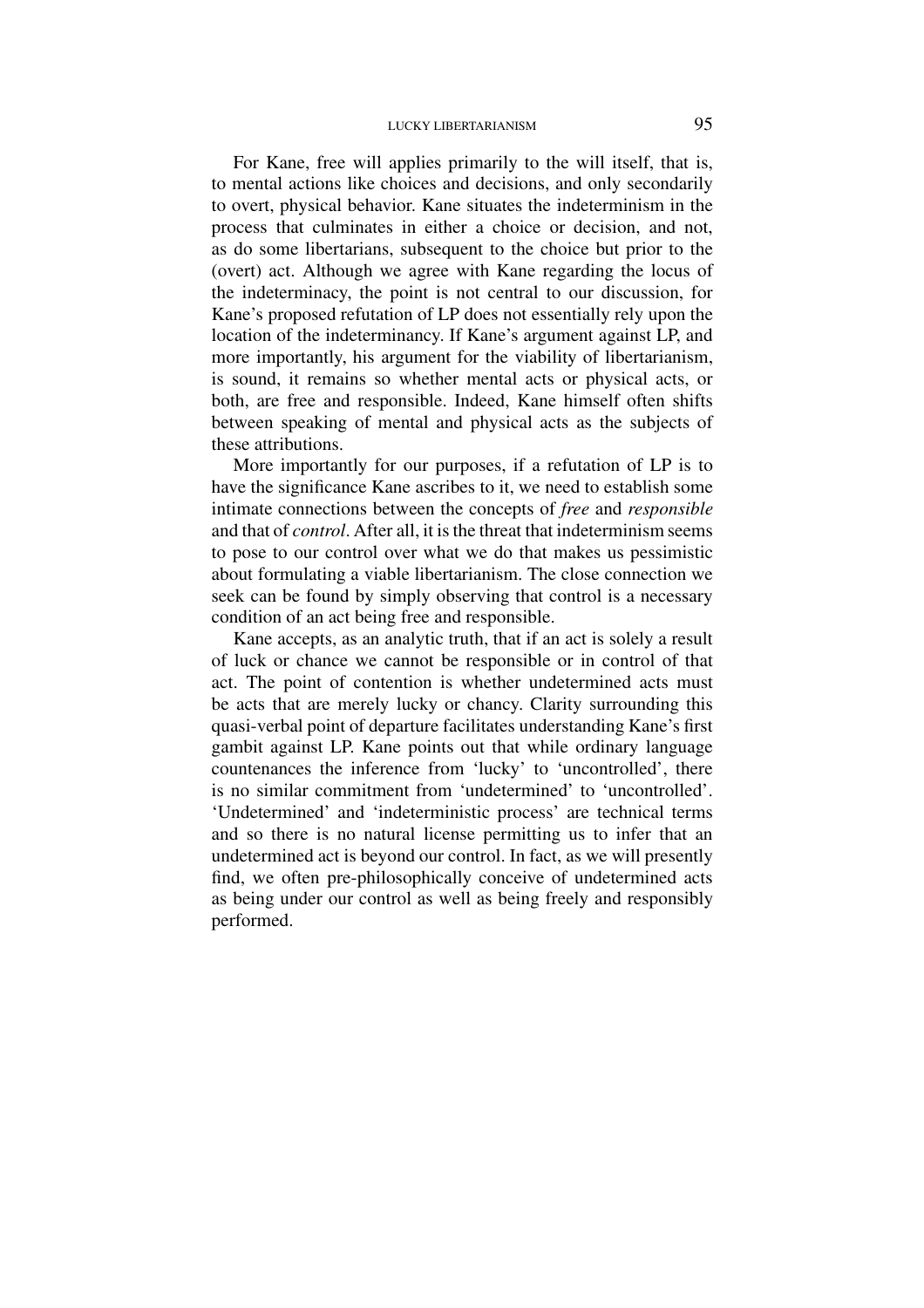2.

Kane is right in thinking that there is no conceptual relationship between 'undetermined event' and 'lucky (chancy, fluky) event'. Perhaps the clearest way to make this point is to begin with what philosophers mean by the thesis of determinism. Although slight differences exist among the various accounts of this thesis, the core idea is that determinism claims that the past along with the laws of nature make only one future physically possible. Since there must be at least one physically possible future relative to any given time, the truth of determinism effectively rules out the physical possibility of more than one future at any given time. Indeterminism then, being the denial of determinism, claims that the past along with the laws of nature allow for at least two possible futures.<sup>2</sup> Where determinism tells us that the world's events can follow only one course at any time, indeterminism tells us that there are at least two different courses that the world can take at a particular time; the past and the laws of nature do not mandate a unique future.

Given this standard understanding of the thesis of indeterminism, we are clearly in need of an *argument* for believing that we lack control of undetermined events. All that indeterminism implies is that at the time that we choose or decide on a course of action, another course of action was physically possible. If our choice to perform action A is undetermined, then the world – consistent with the actual past that preceded our choice and the actual laws of nature – (physically) could have continued without our choice to do A. And, although indeterminism does not strictly imply this, we can assume (with Kane) that if our choice to do A is undetermined, then we could have made another choice at that very same time, with the very same history, and with the very same laws of nature that prevailed when we chose A.<sup>3</sup>

Highlighting the fact that there is no semantic relationship between 'undetermined event' and 'lucky event' is the first step in weakening our allegiance to LP. Kane's second maneuver is to enumerate cases in which LP appears to be falsified. He asks us to consider the case of an angry husband who swings his arm intending to break his wife's favorite glass table (p. 227). We assume that the momentum of his arm is undetermined right up to the point when the husband's arm meets the table (perhaps because the relevant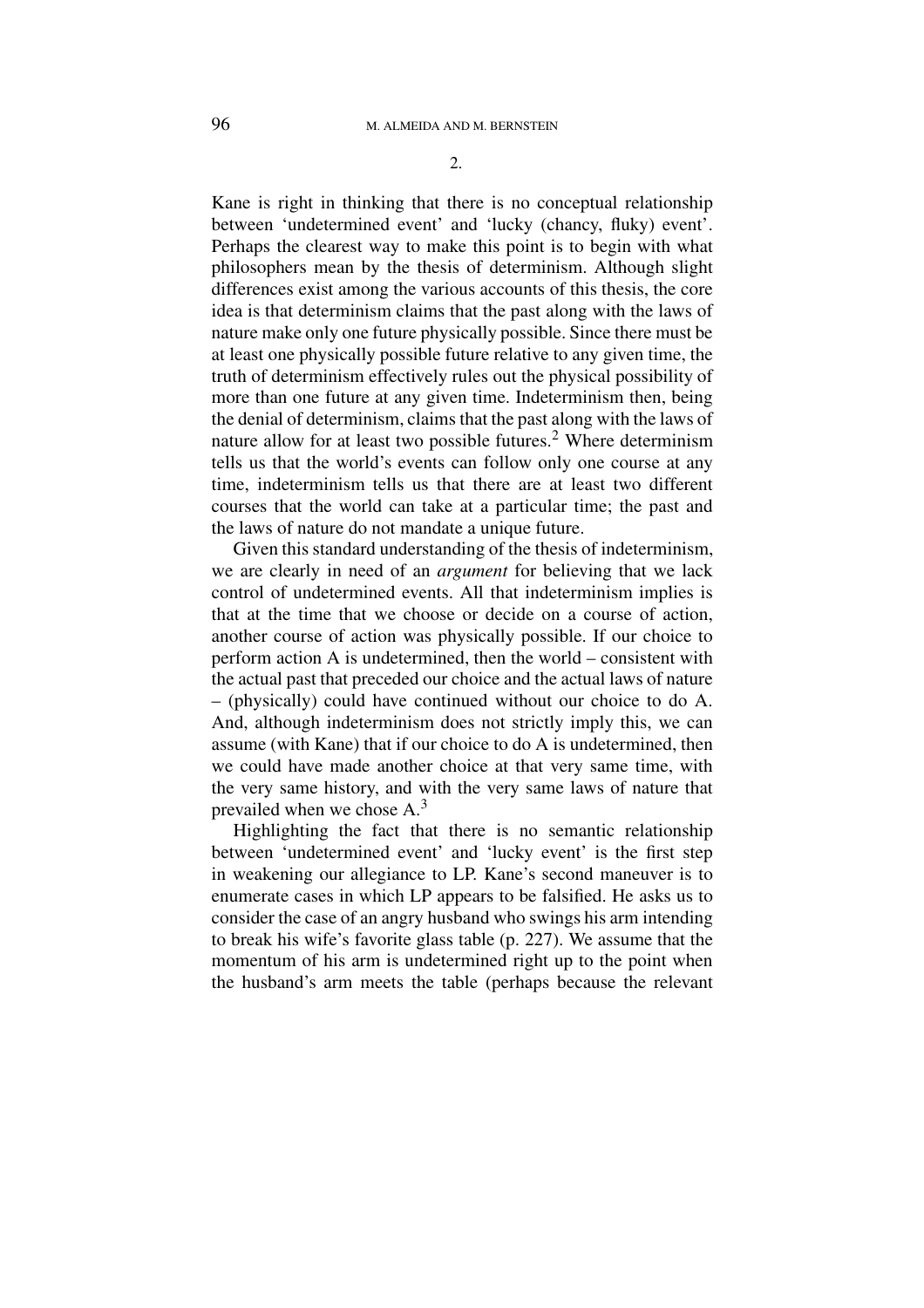neural pathways contain some indeterminism). Let us say that there are two physically possible momenta, M and N. If momentum M is generated, there will be sufficient force for the table to break; if the momentum is N, there will not be sufficient force for the table to break. As it so happens, the husband generates sufficient momentum to break the table. We are now to consider whether we would judge the husband responsible for breaking the glass table. If we do (legitimately) judge him as responsible, LP is false. Kane, agreeing with the assessments of J.L. Austin and Phillipa Foot of similar cases, says that the husband can be held responsible because he intentionally and voluntarily did what he set out to do. Presumably, we can infer from our intuitive assessment of the husband's responsibility that the husband was in control of his act. Being in control, it is agreed, is a necessary condition of an agent being responsible for an action. Indeterminism is thus compatible with responsibility and control and so LP is falsified. Rather than eradicating control, the indeterminism present in the husband's act guarantees only that regardless of the amount of effort he expends, there is a non-zero probability that he will fail.

Suppose, on the other hand, that merely momentum N was generated. In this case – a case whose physical possibility is ensured by the assumption of indeterminism – Kane informs us that the husband, although not responsible for his failure to break the table (since he did not attempt to fail), is responsible for the *attempt*. Just as we would legitimately hold a would-be assassin responsible for attempted murder, we are warranted in ascribing responsibility to the dastardly husband. In this case, we should speak of the control that the husband had of his attempt to break the glass table.

In virtue of implicitly replying upon very favorable probabilities, we believe that Kane greatly minimizes the degree to which indeterminism subverts the control, and therefore the responsibility, that an agent has of his actions. We now turn to substantiate this view.

3.

Consider a more articulated example of the husband's tablebreaking. Assume that the indeterminism present in the relevant neural pathways makes it 99% probable that the husband will fail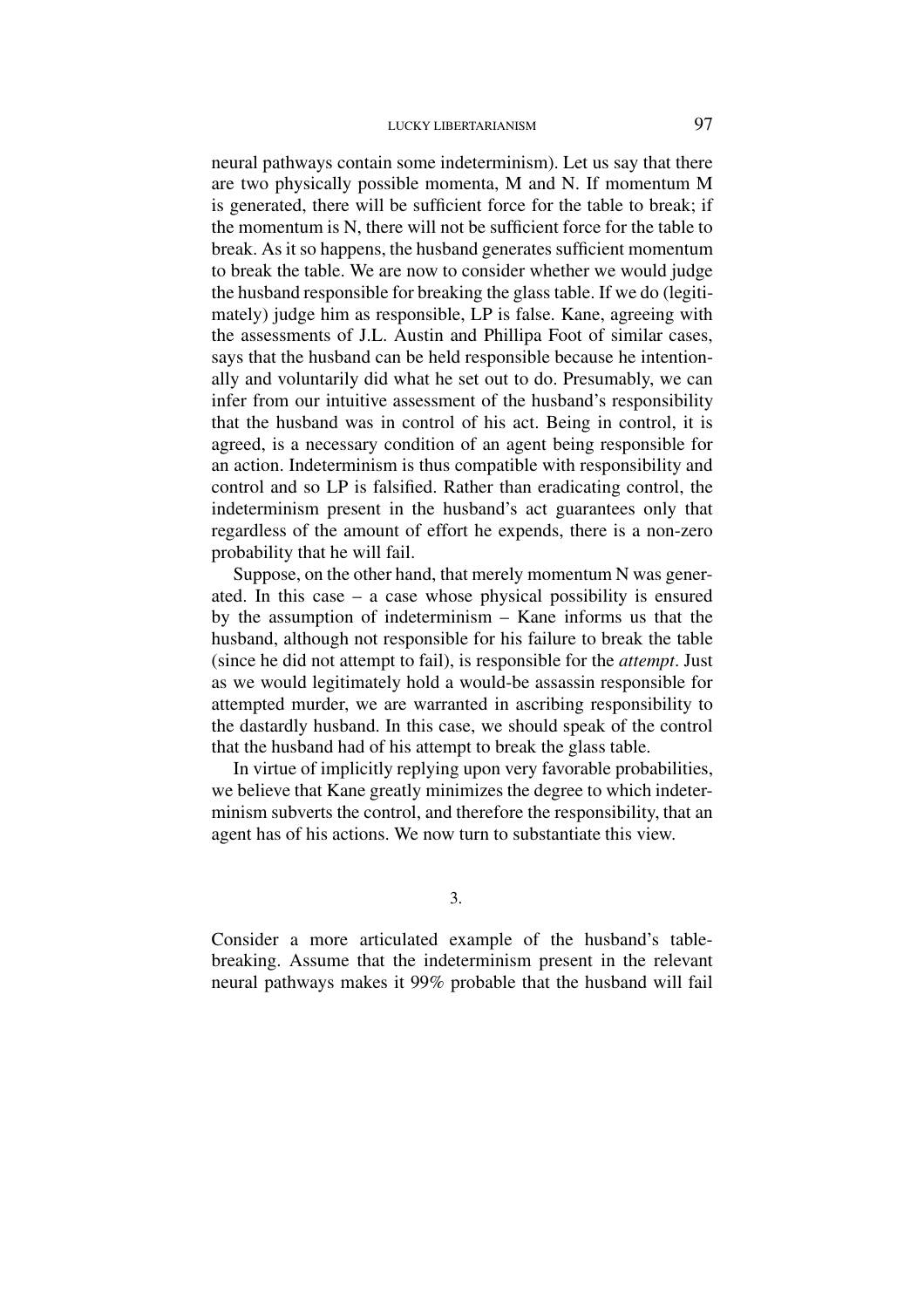in his attempt to break the table and only 1% probable that he will succeed in satisfying his intention. There is a stochastic law that tells us that the chance of the N-world being actualized is 99% and that the probability of the M-world being actualized is 1%. This assumption is obviously consistent with both possible outcomes being undetermined. Finally, we assume for the sake of simplicity, that the husband has no idea what the relevant probabilities are. The husband swings his arm and breaks the table; what he intends to happen does happen. Kane tells us that the husband is responsible for his act. But without some crucial additional information – to be presently supplied – this verdict is counter-intuitive. Although the husband did what he intended to so, he did so 'against all odds'. In this case, the indeterminism that makes failure possible is so extreme as to make failure overwhelmingly likely. Here, it does seem proper to think of the husband as being lucky in having his act match his intention, for the chances of him being successful were prohibitively against him.

Compare the husband with Smith, who lends his new car to Jones. Queried about the possibility that an argument yesterday might have led someone to destabilize the steering mechanism, Smith might concede in exasperation that it is not impossible, but that the probability is negligible. But Smith might add that it would serve Jones right if disaster did strike him, despite its improbability. Suppose disaster does strike, and Jones is fatally injured. Jones' fatal injury, at least intuitively, is purely accidental, and Smith is not morally responsible.

Consider a natural way of saving the intuition that the husband is responsible for breaking the table despite the enormous odds against him. Assume as we implicitly did when we first were presented with this case, that the husband freely and responsibly *took the risk* of breaking the table. If the husband freely risked wrongdoing, perhaps we can hold the husband responsible for *wrongly* risking breaking the table. But, of course, this needs argument. Not every risk of wrongdoing is morally prohibited. Smith risks wrongdoing in lending his car and yet he does nothing morally wrong in taking such a risk.

Notice too that, for Kane, taking the risk is a free and responsible act only if it is not deterministically produced. Were it a deter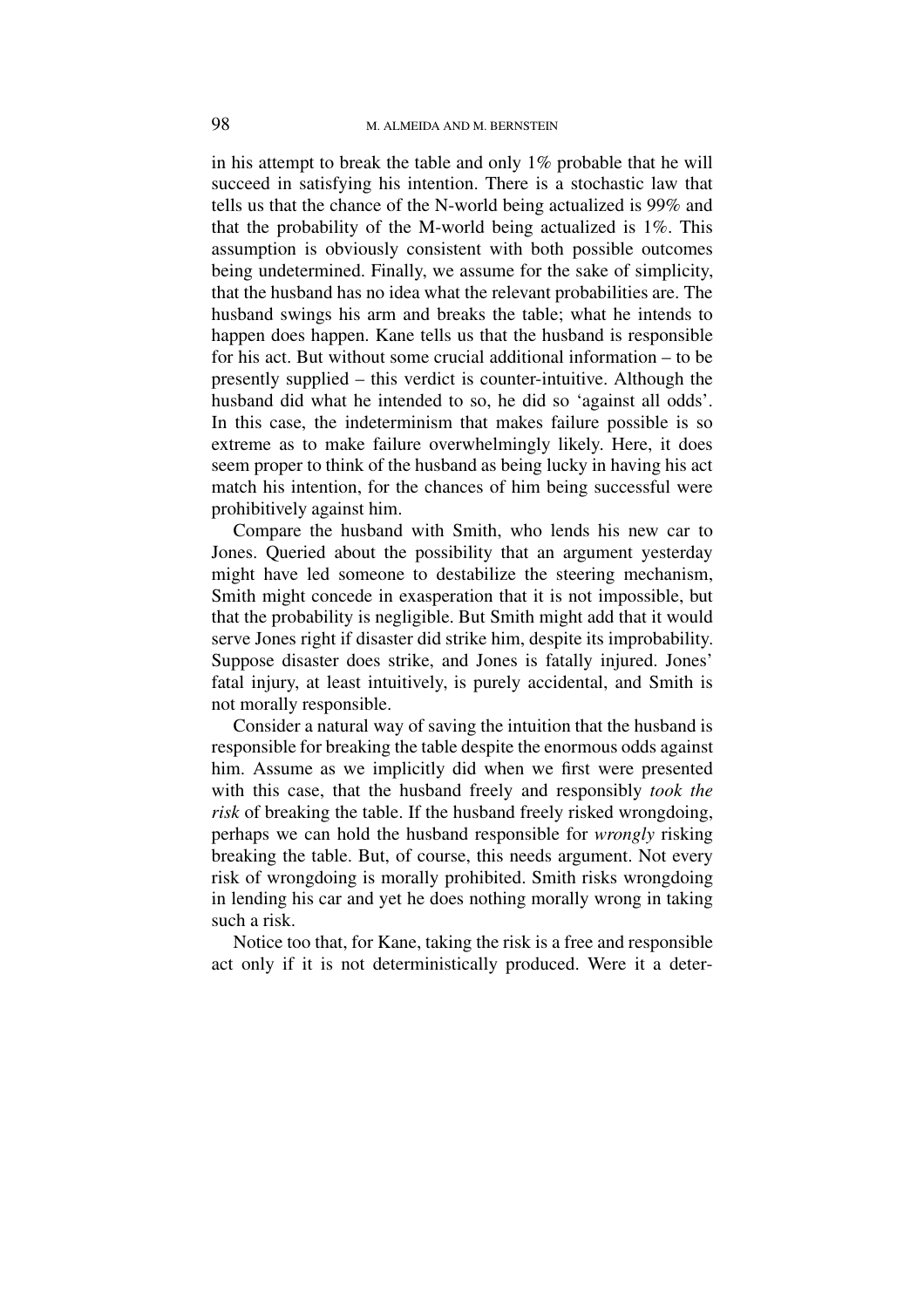minate act then, given the agent's prior character and motives, he could not but perform the risk-taking. Kane believes, as do most libertarians, that freedom of behavior requires the (physical) possibility of the agent failing to perform the action that he does, in fact, perform. Indeed, Kane's embraces indeterminism just because he believes that it is required in the causal ancestry of an act to allow the behavior (mental or physical) to be free. But once we recognize that an agent is responsible for taking the risk only if the *choice to take the risk* is indeterministically produced, we find the very same problems for attributing responsibility. Specifically, assume that the relevant probabilities make it only 1% likely that, given his antecedent character and motives, the agent will in fact take the risk. That he actually does so is, once again, 'against all odds' and so it seems most counter-intuitive to think of the agent being responsible (and thus in control) of this act. This strategy can be indefinitely iterated. At any stage in the history of an act, we can always, consistent with Kane's thorough-going indeterminism, construct a scenario where the indeterministically produced event for which the agent is putatively responsible comes about despite the prohibitive odds against it. Therefore, indeterminism can severely subvert – indeed dissipate – the responsibility of the agent for his indeterministically produced act.

This point is bolstered when we reflect upon a case where the agent's behavior is an indeterministic product of a randomizing device. Suppose, for example, that the momentum to be generated is a function of a pellet landing in a particular slot on a roulette wheel or the timing of some sub-atomic particle produced by radioactive decay. In these cases, regardless of odds for and against momentum M occurring, we would undoubtedly detach the agent from any responsibility and control. It seems difficult to justify, then, how we can legitimately attribute responsibility to the husband for his successful table-breaking. The only allegedly relevant difference is that in the case of the husband it his own prior character and motives that causally produced the probabilities for his arm to swing with momentum M, while in the case of the roulette wheel, the probabilities are produced by something external to, and independent of, the husband. But bracketing the very contentious point that it is proper to think of the husband's indeterministically produced character and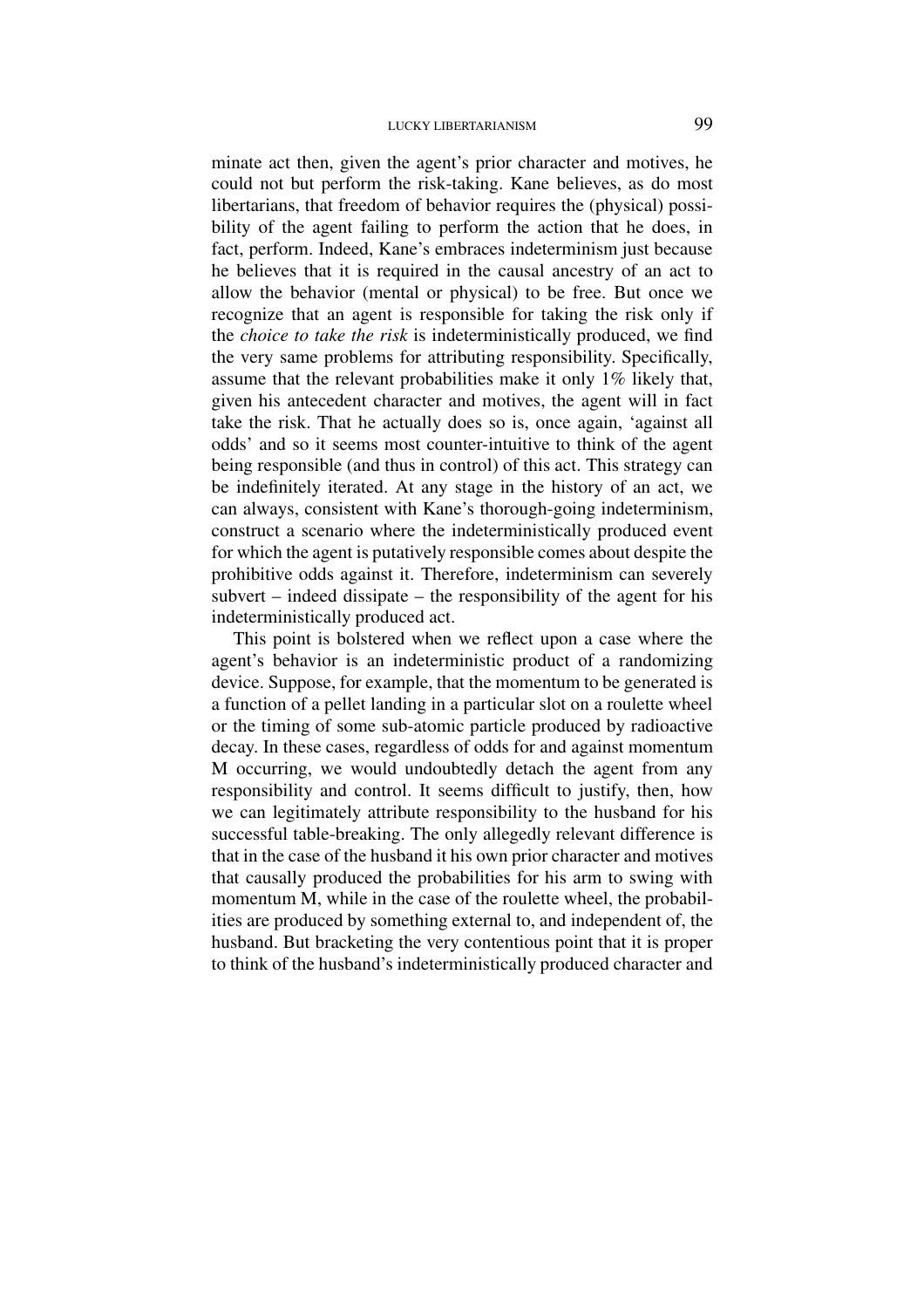motives as 'his own', it is mysterious why the nature of the cause of the probabilities should be of any consequence. After all, once the indeterminism sets in – be it as a product of motives and character or by the spinning of a roulette wheel – the agent disappears from the scene. After the moment that the indeterminism is produced in the agent, the agent loses any influence that he allegedly had.

But what if the probabilities are not prohibitively against the agent performing the act he intends? Kane may not hold the very strong position that an agent is responsible and therefore free regarding all indeterministic actions which are products of the agent's prior character and motives. One may agree that when the odds are prohibitively against the agent doing what he sets his mind to do, he is rightfully absolved of responsibility, but suggest that when the odds are far more conducive to the agent's success, he is legitimately viewed as being responsible for his behavior. To take a radical example of this suggestion, assume the mirror image of the stochastic law that we earlier presumed to govern the husband's arm moving with momentum M. In this case, the husband, as before, intends to break the table, but in this case has a 99% probability of generating the momentum M that is required for his intention to be satisfied. It may be thought that, at least in cases like these, where the probability urges that the intended action occur, the agent can legitimately be held responsible for his indeterministically produced act. So, LP is shown to be false.

The problem with this seemingly more palatable position is that it inevitably transmutes into the far stronger, more implausible, view. To see this, we need to briefly review the Kanean etiology of character and choice. The motives and character that are causally responsible for the 99% probability that the husband will accomplish what he intends, are themselves indeterministic products of prior choices. These prior choices are themselves indeterministic causal products of a yet earlier character. These choices – what Kane sometimes appropriately refers to as 'self-forming acts' – make us who we are in the sense that they compose part of our character and motivational structure. These causal chains which extend indefinitely back into the agent's past are therefore suffused with pockets of indeterminism. This has the consequence that our character and motives at any particular time (i.e., who we are at any particular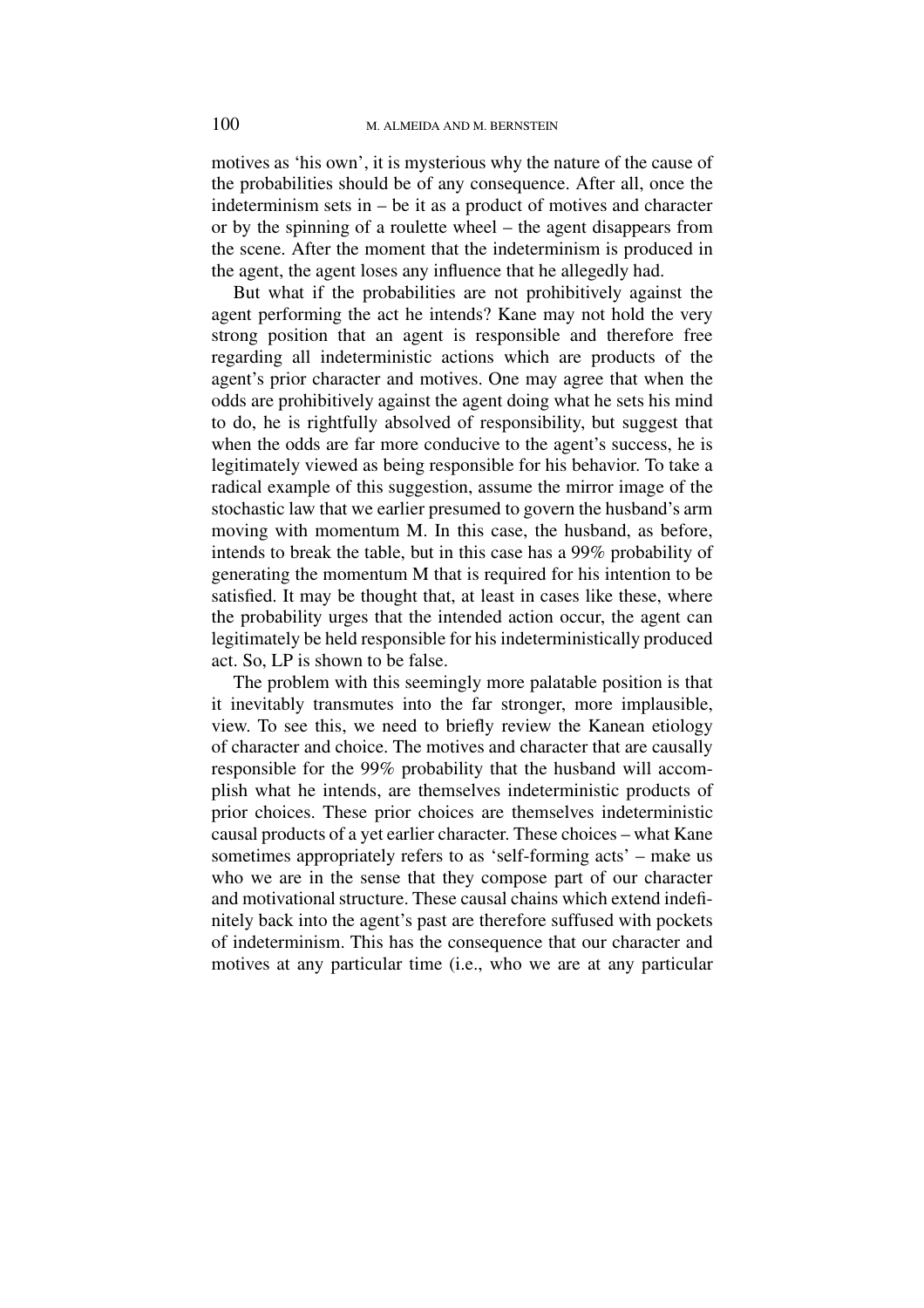time) are not *fully* under our control. Since our character and motives at any particular time are formed, in part, by choices which themselves are indeterministic products of a yet earlier character and motivational structure, we could have had identical histories up to any particular moment of our lives and been different persons (selves) than we actually are. But this lack of total control and responsibility is more than compensated by the freedom it allows us to have. Had the causal chains been deterministic rather than probabilistic, we could have full control and responsibility but, in the process, we would be relegated to puppet status.

The problem insinuates in Kane's theory even if we grant him a 'best-case' scenario. Returning to table-breaking case, we assume that the husband's choice to break the table had a 99% probability of issuing from his antecedent character. In this case, there would be no surprise from the husband, his wife, or anyone who knew him well, that he formed this intention. He is known as a quick-tempered man and so this intention is understandable or 'in character'. In this case, it is reasonable to claim that the husband is responsible for, and in control of, his decision to break the table. Recall, however, that the character from which this choice was indeterministically produced is, in part, constituted by a prior choice that was, itself, an indeterministic product of the agent's prior character. That the choice is indeterministically produced guarantees that the probability of it being issued from its antecedent character is less than 100%; that is, there is some chance that the agent could have had a different choice given precisely the same character that issued in his actual choice. We can afford to be overly generous and again assign a 99% probability to the occurrence of the choice given the antecedent character and motives. But the probability of the agent having his current character has been somewhat lowered (99% of 99%). This decrease is tiny but since these chains are presumably of indefinitely, great length (we make thousands, if not millions of conflicted decisions over a lifetime), the responsibility for, and control over, our character will diminish and will eventually be very small. Almost inevitably, our responsibility and control of our characters will be akin to the responsibility and control of a husband who intends not to break the table when he strikes it (i.e., he intends to generate only momentum N) and yet, in virtue of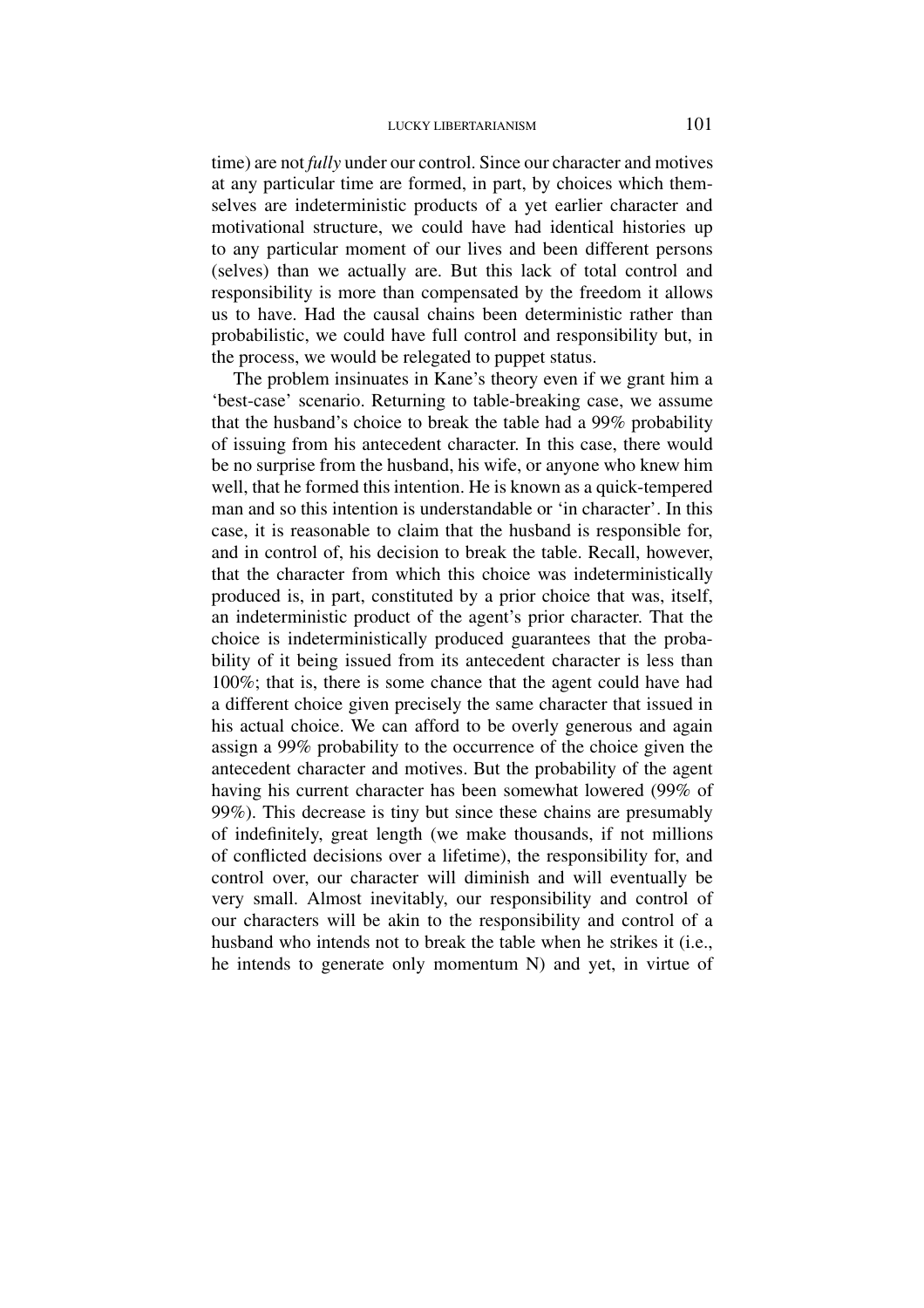the indeterministically produced probabilities, has a 99% chance of breaking the table anyway. Effectively, then, we have a *reductio* of Kane's position, in that the generous assumption we initially made regarding the probability of the husband's mental state must be rescinded. Generalizing, we can say that any relatively mature agent, i.e., any person who has made a large number of conflicted decisions, cannot be responsible for, or in control of, his character, motives, and choices.

The disagreement with Kane can be put slightly differently. Both Kane and we agree that responsibility and control are *heritable* properties. An agent may be in a situation where he would not be responsible for, or in control of, his behavior were it not for the fact that he is responsible for placing himself in this very situation. Responsibility can 'span' probabilistic causal relations and so we can legitimately be held responsible for our indeterminate character and choices. We believe that Kane has mistakenly inferred from this that the *degree* or *extent* of the responsibility survives intact and undiminished throughout an indefinitely large number of these indeterministic events. We have argued that this is not the case; the amount of responsibility and control of an agent's actions necessarily decreases along the probabilistic causal chain, ineluctably diminishing to the point where it is no longer feasible to conceive of the agent being responsible for his indeterministically caused character, motives, and choices.

Strictly speaking, Kane is correct in rejecting LP; not all undetermined acts of an agent are, or at least need be, lucky. Nevertheless, the spirit of LP remains. Indeterminism in the ancestry of an agent's act does erode responsibility and control. Moreover, an extremely large number of our conflicted choices, decisions, and intentions are, in fact, fortuitous.

Branch Rickey spoke wisely when he said that luck is the residue of design. There are situations in which we can somewhat control the extent to which luck plays a part in our lives. Consider the case where Tiger Woods and I are competing in a putting contest. We each have an opportunity to sink 45 foot putts covering very difficult, undulating greens. Woods is an expert putter; I am a tyro.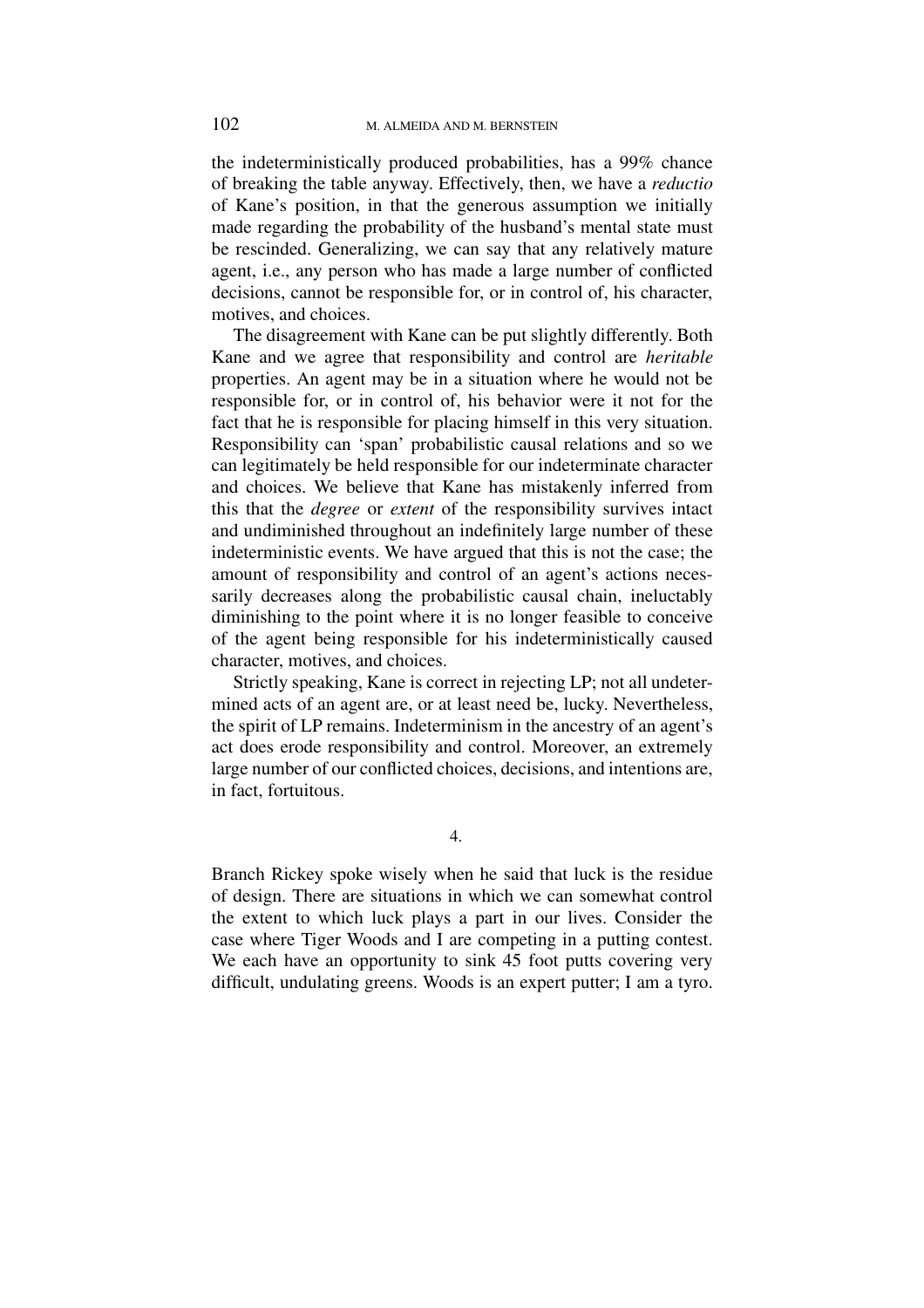Although there are chance events and states of affairs that can influence our respective successes (a gust of wind arises after we putt, a blade of grass may grow just a fraction of an inch while the putt is tracking the hole, etc.), Woods' skill minimizes the effect these chance events will have on the success of his putting. He is far more likely than I am to hit a put that would go straight in the center of the hole and so these chance events that may alter, ever so slightly, the course of his putt are unlikely to make his ball miss the hole completely. Not so in my case, of course. The probabilities of the occurrence of these chance events, we may assume, are the same for both of us. Still, despite the fact that we have the same intention, the luck factor will probably negatively affect my opportunity of success more than Woods'. If I make the putt I am lucky; indeed with my putting ability I am inordinately lucky. Woods is far less lucky if he makes his putt. Expertise, not intention, accounts for the difference by better managing chance. Moreover, only if the expertise is a product of deterministic events over which Woods has control can it accommodate the difference that fluky events have on our respective outcomes.

An analogue to this is where both a powerful and a weak man try to break their respective wives' tables. The stronger husband – analogous to Woods – is afforded more latitude than the weaker husband regarding the effect the indeterminism has on his ability to satisfy his intention. While a certain degree of indeterminism in the weaker husband's arm movement may suffice for the table not breaking, an equal amount of indeterminism may not prevent the stronger man from generating enough momentum for the table to break and so to fulfill his objective.<sup>4</sup>

Unfortunately, this Rickeyan observation does not ultimately aid Kane's cause. The partial control and responsibility that appears present in both the Woods and husband case is predicated on the fact that both Woods and the stronger husband are responsible for, and in control of, their characters from which their decisions, choices, and intentions flow. If Woods were not in control of his laudatory character traits such as perseverance, patience, and dedication, then he would not be in control of the indeterministic results of these traits. Similarly, if the stronger husband is not responsible for his unwavering resolve to lift weights, he is not responsible for his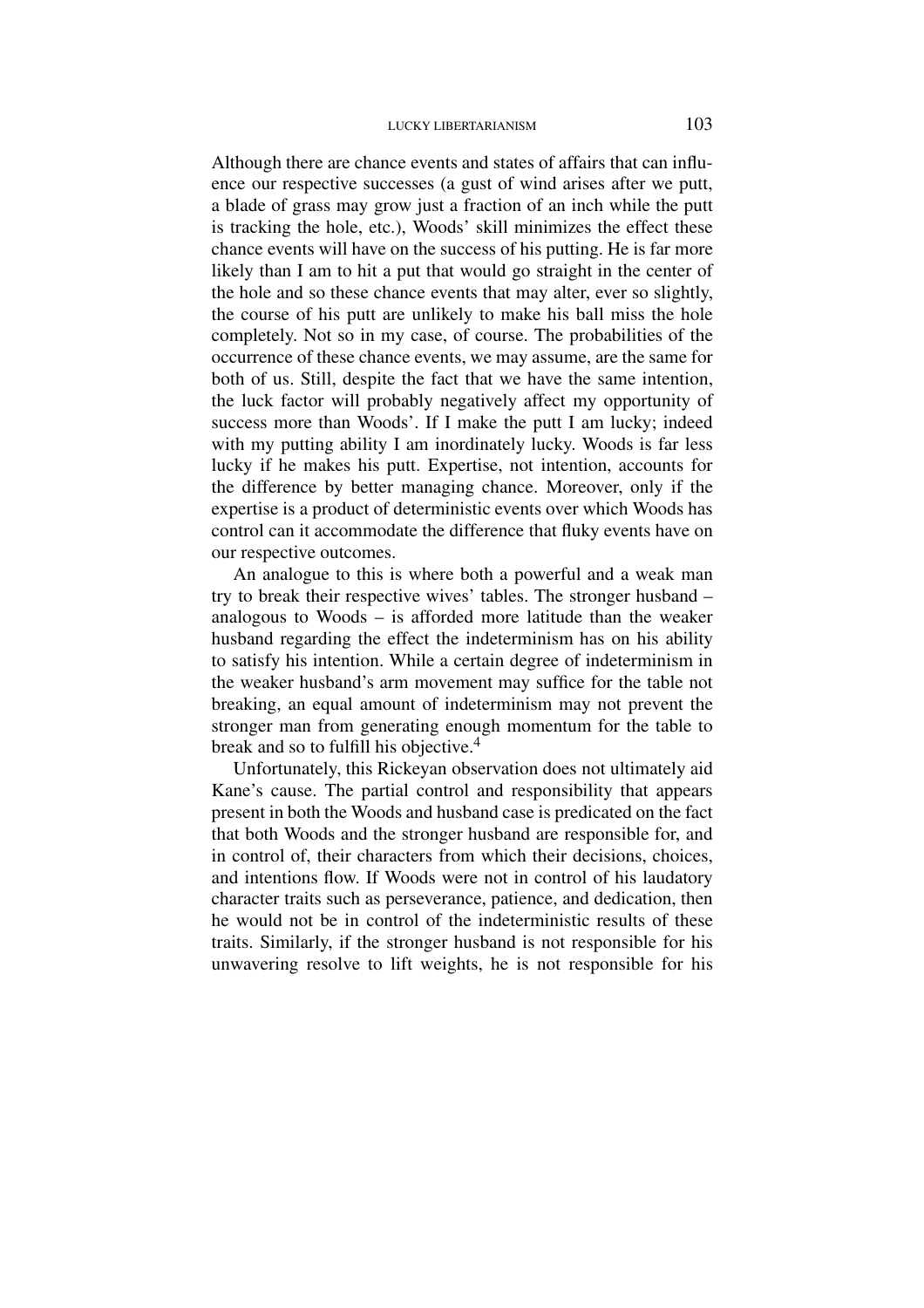ability to accomplish his goal despite the fact that the same amount of indeterminism present in his arm-moving would suffice to prevent the weaker husband from breaking his wife's table. The argument has shown that the agents are neither responsible for, nor in control of, what is required to be responsible and in control of their current behavior. In virtue of a litany of indeterministic and conflicted choices, Woods and the powerful husband have extinguished the limited heritable power that their responsibility and control once possessed.

5.

Although Kane believes that he has quieted the problem voiced in LP, he acknowledges that there are legitimate residual concerns whether robust free-willed agents can co-exist with indeterminism.

To Kane, the problem with using cases like 'table-breaking' to refute LP is that these examples are not representative of cases that are paradigmatic of free willed individuals. Traditionally, free will has been viewed as a dual power, i.e., the power to freely and responsibility perform the action that the agent, in fact, performs, as well as the power to freely and responsibly perform an alternative act. But since the 'table-breaking' case involves an alternative act that would not have been intentionally and voluntarily performed (i.e., the husband's not breaking the table), the case fails to be a good test of the intuition that grounds LP. Cases that really matter to the assessment of the spirit of LP are those where the agent freely and responsibly chooses *whichever* choice he makes. In effect, Kane believes that he needs to show the falsity of a slight variant of LP, LP\* (p. 228).

(LP\*) If it is undetermined at t whether an agent voluntarily and intentionally does A at t or voluntarily and intentionally does otherwise, then the agent doing one of these rather than the other would be a matter of luck or chance and so could not be a free and responsible action.

It is not surprising that our discussion of Kane's treatment of LP applies, *mutadis mutandis*, to his discussion of LP\*, for LP\* is a sort of 'doubling up' of LP. Where with LP only one of the two possible actions is performed voluntarily and intentionally, we now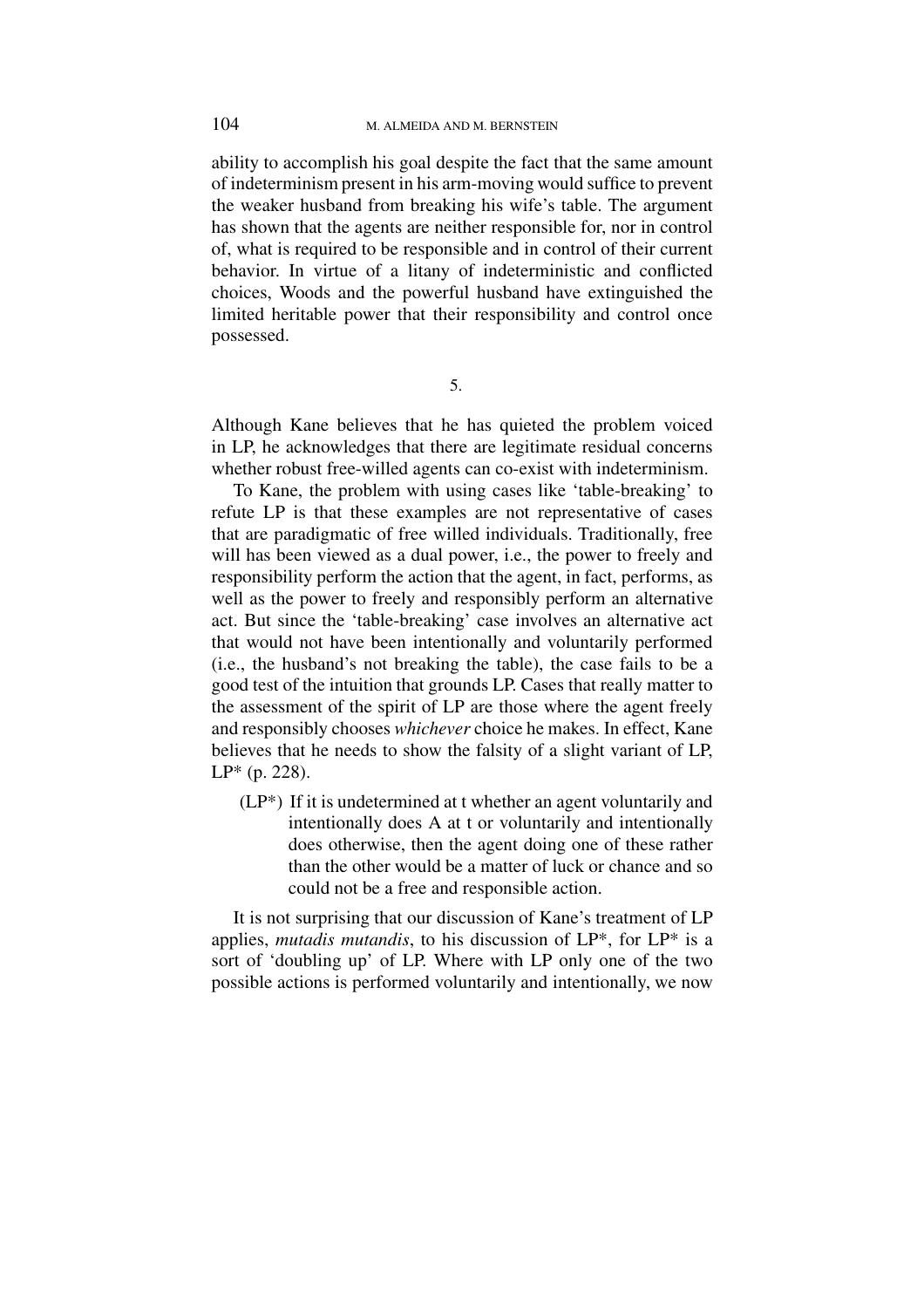need to deal with cases where both of the options open to an agent can be performed voluntarily and intentionally. To the extent that we believe that Kane's treatment of LP is found wanting, we also find his discussion of LP\* flawed. Nevertheless, much can be learned if we enter into the discussion of  $LP^*$  anew. By doing so, we will unearth distinct, fundamental problems that make the prospects of any viable libertarianism still bleaker.

6.

It is the truth of LP\* that many of Kane's critics advocate. Al Mele's discussion of an instance of  $LP^*$  is representative.<sup>5</sup> In the actual world, John succumbs to the temptation to arrive late to a meeting, while in a close possible world, John\*, who shares an indentical psychophysical history with John up to the moment of decision, resists this temptation. Since there is nothing about the powers, states of mind, character, etc., that differentiate John from John\*, it appears as though the fact that John succumbs to the temptation rather than resisting it is a matter of luck. John\* was blessed with good luck (assuming we agree that it was good to resist the temptation to arrive late) and John was burdened with bad luck (assuming that we agree that it was bad to give in to temptation).

Kane's response to this and other like examples is ingenious. We should first concede that this 'temptation' case is importantly different from the 'table-breaking' case and cannot be handled in precisely the same manner. John, unlike the husband, does not have his mind set on what he wants to do before the indeterminism is introduced. Rather than having an undifferentiated will, John is experiencing an internal battle. On the one hand, John wants to arrive late to his meeting; on the other, he wants to resist this temptation. We can view this interior struggle as a fight between John's prudential and moral considerations for acting. For Kane, it is this internal conflict that is the source of the indeterminism. This indeterminism is fused with the mental battle that John is experiencing in trying to decide what to do. Eventually, John submits to the temptation to arrive late. This choice although undetermined, is one that John endorses (i.e., accepts as a product of his own will), manufacturers freely (i.e., there is no coercion or compulsion in its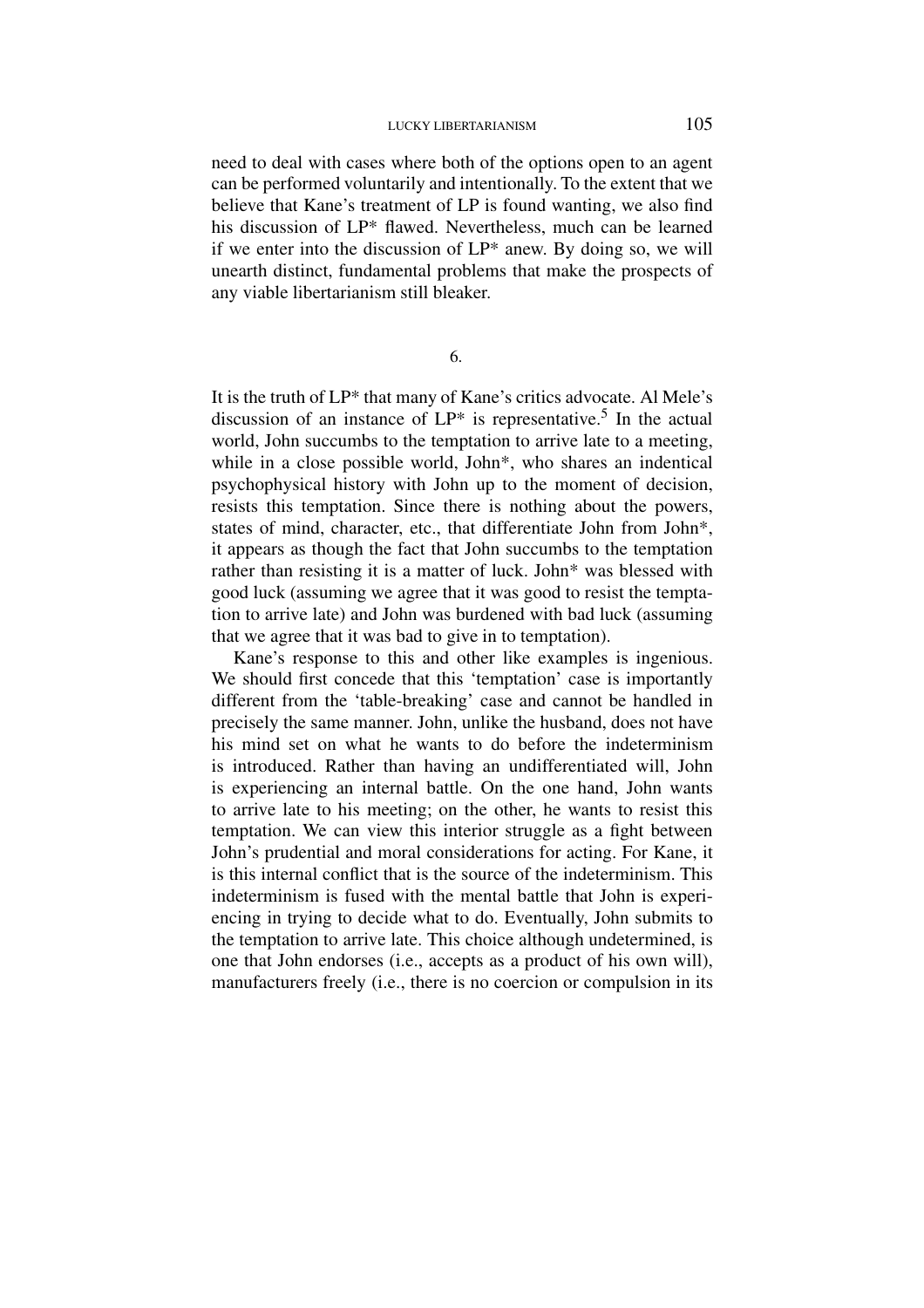creation), and is responsible for (i.e., is voluntarily and intentionally produced by the agent's efforts to do so). Furthermore, John would have had exactly the same relationship to his choice had he decided to perform the moral act. (This is equivalent to holding John\* fully responsible for his act).

Kane admits that the indeterminism produced by the internal conflict in John's will does reduce his control over each option when considered individually. But this minor concession to those who believe that indeterminism excludes responsibility is far outweighed by the fact that John has *plural voluntary control* over the options when considered together (pp. 237–238). In effect, this means that John has the ability to bring about either of these two outcomes when he wants, because he most wants it at the moment he decides, and can do so in an uncompelled and uncoerced manner. In virtue of the indeterminism that is present in the process of creating selfforming actions, an agent is necessarily precluded from having full control of his choice prior to his actual making of the choice. Nevertheless, in cases of plural voluntary control, agents "exercise control over their present and future lives then and there by deciding" (p. 238). Although the choices of John and John\* are undetermined, our ordinary inclinations to praise John\* and blame John are warranted.

This theory also provides us with a phenomenological account of decision-making. Presumably, the less difference there is between the probabilities of the two events, the more tension John will experience. Since the indeterminism is physically manifested in the turmoil in the agent's neural pathways and psychologically manifested in tension and ambivalence, an agent would presumably feel most tense and ambivalent in the case where there is a 50/50 chance of either option occurring. On the other extreme, if, for example, there were a 99% probability of John deciding to submit to temptation and only a 1% chance of him resisting, little mental anguish would be produced.

7.

We need to consider whether, quite generally, plural voluntary control is sufficient for moral responsibility in contexts of indeterminism. As we have noted, Kane focuses his discussion primarily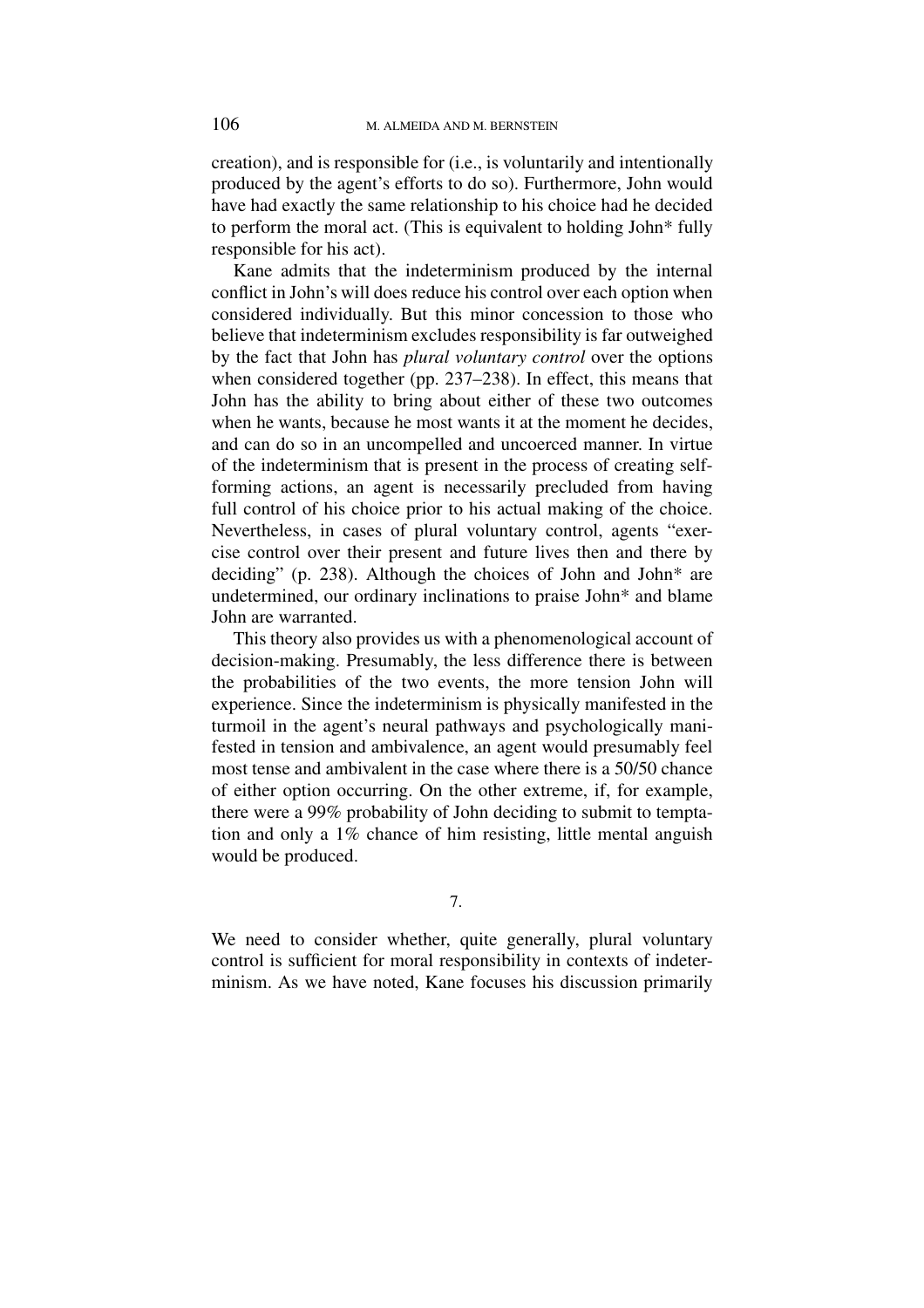on the interesting counterexamples advanced by Mele and others. Mele articulates his concern over how identically situated, psychophysical twins might responsibly differ in choice or action. Mele's charge is serious, but by presenting an example in which indeterminism is situated solely in the mind of the agent, it allows Kane to avoid confronting a pervasive problem. Imagine that there are two recovering addicts who are psycho-physically identical. Each addict inhabits a distinct possible world, w1 and w2. Assume, although it is not strictly necessary, that w1 and w2 are indetrerministic worlds identical up until time t. At time t in w1 our recovering addict finds himself in a part of town notorious for drug dealing. At time t in w2, of course, our recovering addict finds himself in the very same part of town. But the worlds diverge indeterministically just after t. In w1 our recovering addict, quite against the odds, encounters not a single drug dealer, and his struggle between the desire to stay clean and the desire to backslide is decided in favor of staying clean. In w2 our recovering addict encounters several dealers, and his struggle between the desire to stay clean and the desire to backslide is decided in favor of backsliding. Each of our recovering addicts, we assume, has plural voluntary control, but the addict in w1 was unquestionably lucky, while the addict in w2 was not. That the area was free of drug dealers at the particular time he was passing by has absolutely nothing to do with the character and mindset of the struggling addict. Even those agents who possess plural voluntary control over what they do are not fully responsible for what they do, since the struggle between desires is decided in large part by luck or undetermined events beyond their control.

Consider the recovering addict in w1 insisting that his plural voluntary control over his choice to stay clean confers on him the full responsibility for doing so. We would not respond with unalloyed congratulations. He happened to be very lucky that his desire to stay clean defeated his desire to backslide. Had the more probable sequence of events taken place, as it did in w2, our fortunate addict would have returned to his old habits.

But notice that in indeterministic worlds there will not be many cases in which plural voluntary control over our actions is sufficient for moral responsibility. The strength and significance of our desires is a function of circumstances over which we do not have control.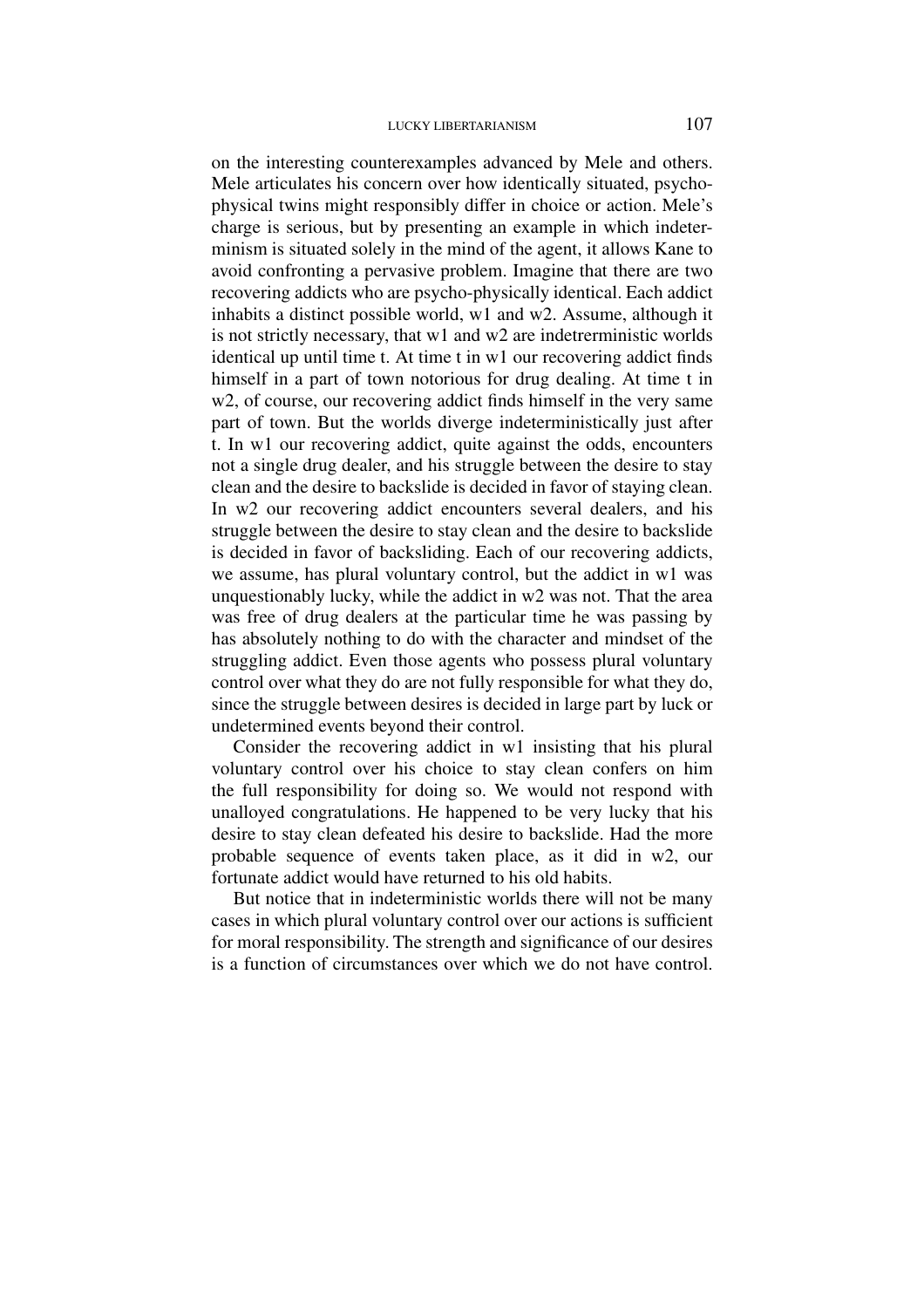# 108 M. ALMEIDA AND M. BERNSTEIN

Whether our lives are directed according to one desire or another is a matter of the chancy set of challenges we happen to face. Embracing a virtuous desire to help another hardly makes us praiseworthy, if, *by sheer chance*, the temptation to lead us away was not so strong. Embracing a vicious desire to help oneself hardly makes us blameworthy, if fortuitously, the lure of beneficence happened to be weak.

8.

Although Kane emphasizes the indeterminism present in the agent's deliberative process, he acknowledges that the considerations which play a role in the deliberative process are themselves also indeterministically produced. This means that the prudential and moral reasons (what Kane calls 'chance-selected considerations') that actually constitute John's interior battle could have been different. So, for example, any prudential consideration (say, making more money) that inclined John to act self-interestedly may not have been a constituent in the deliberative process. That it is a consideration is a function of John's previously indeterministically formed character.

There are, as Kane notes, many ways that undetermined occurrences can play a role in a deliberative process and influence what is considered without, at least intuitively, undermining the autonomy of the process. For instance, the considerations that enter into creative problem-solving at least appear to involve chance associations, inspiration, and sudden insights or realizations. We find the creative achievements of Copernicus and Kepler perfectly proper objects of praise. The role of undetermined associations in the scientific creations of a Copernicus are considerably less extensive than the role of undetermined associations in *our* scientific thought. That we would so much as notice a salient and important scientific relationship is extremely unlikely. That Copernicus would fail to notice that relationship, on the other hand, is extremely unlikely. Geniuses, like experts, simply manage chance better.

Fair enough; as far as this goes. We can think of each of us as being experts on the considerations that result indeterministically from our own character. It certainly is not as though we are normally shocked at entertaining a certain consideration that inclines us to act in way or another. We view these considerations or reasons not as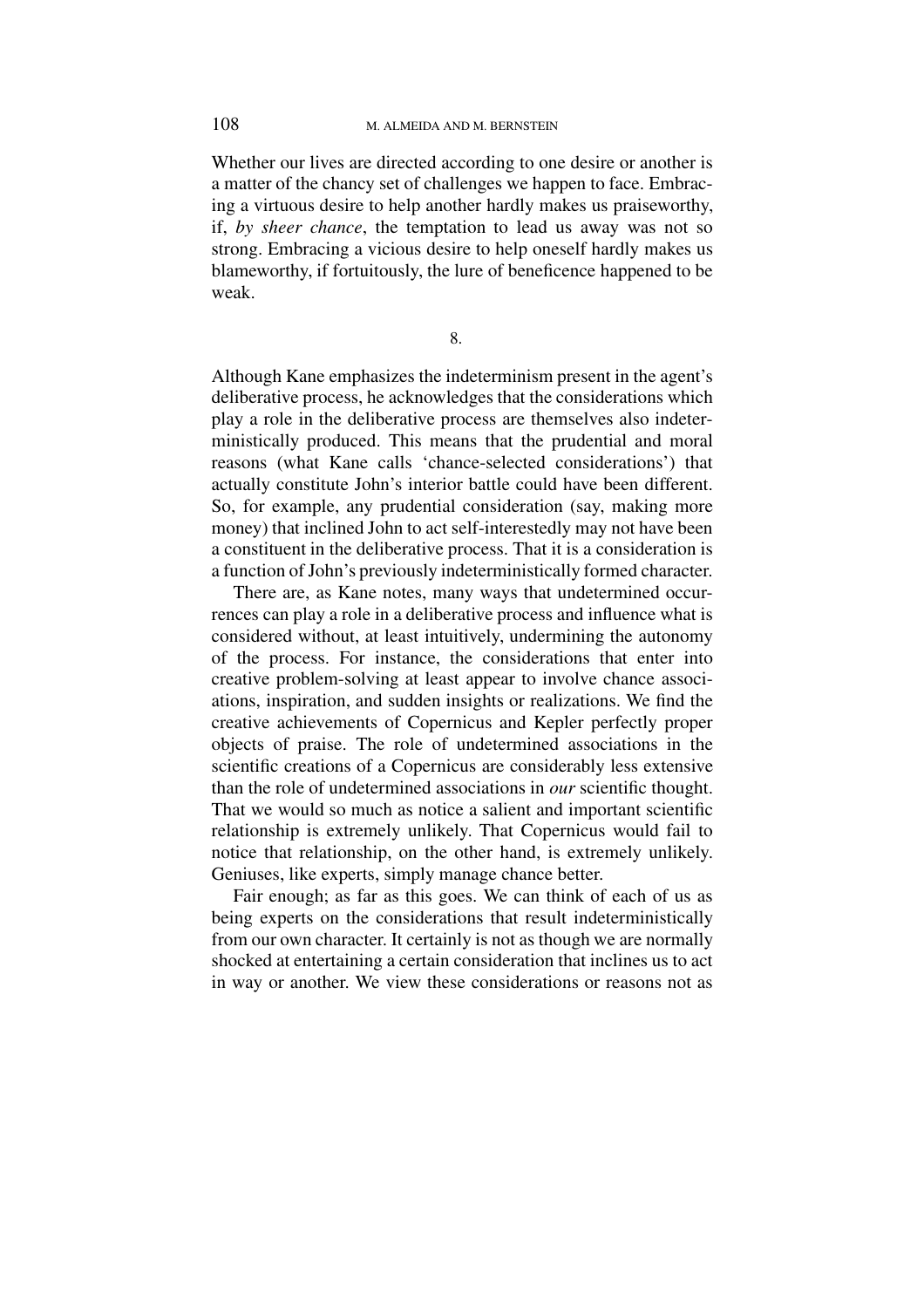something foreign but as being consonant with our already formed character. But this only pushes the problem suggested by LP one step further back. We need an account of how we can be responsible for a character that itself was an indeterministical product of a great number of difficult decisions.

To this point our objections have been localized. It would be useful to see if problems with Kane's theory can be derived from concerns other than free will. Specifically, we suggest that Kane's libertanian theory has limited explanatory power under any viable account of explanation.

Recall that having plural voluntary control over a set of outcomes is having the ability to bring about whichever outcome is willed (most wanted), when the outcome is willed, and for the reasons that the outcome is willed. This is all to be accomplished without coercion and compulsion. Plural voluntary control is manifested at the moment the agent decides on a singular course of action. When the agent makes the choice, he 'then and there' exercises control over his present and future lives.

Suppose that John fulfils the conditions for having plural voluntary control over the set of options composed of his submission and resistance to temptation. Assume that John resists temptation and is asked to explain his action. Kane would not view this as a particularly difficult request. The explanation consists of the moral considerations that engaged his prudential reasons in internal battle (and eventually proved victorious) along with a relevant probabilistic law. At this point, some philosophers balk. Some may claim that no undetermined events can be explained and since John's decision is undetermined, it is unavailable to explanation. Others may be amenable to the possibility of explaining undetermined events, in general, but reject the view that improbable undetermined events can be explained. According to these thinkers, if the probability of John resisting temptation is less than 50%, it cannot be explained.

While we do see a problem with Kane's notion of explanation, it does not reside in either of these rather general objections to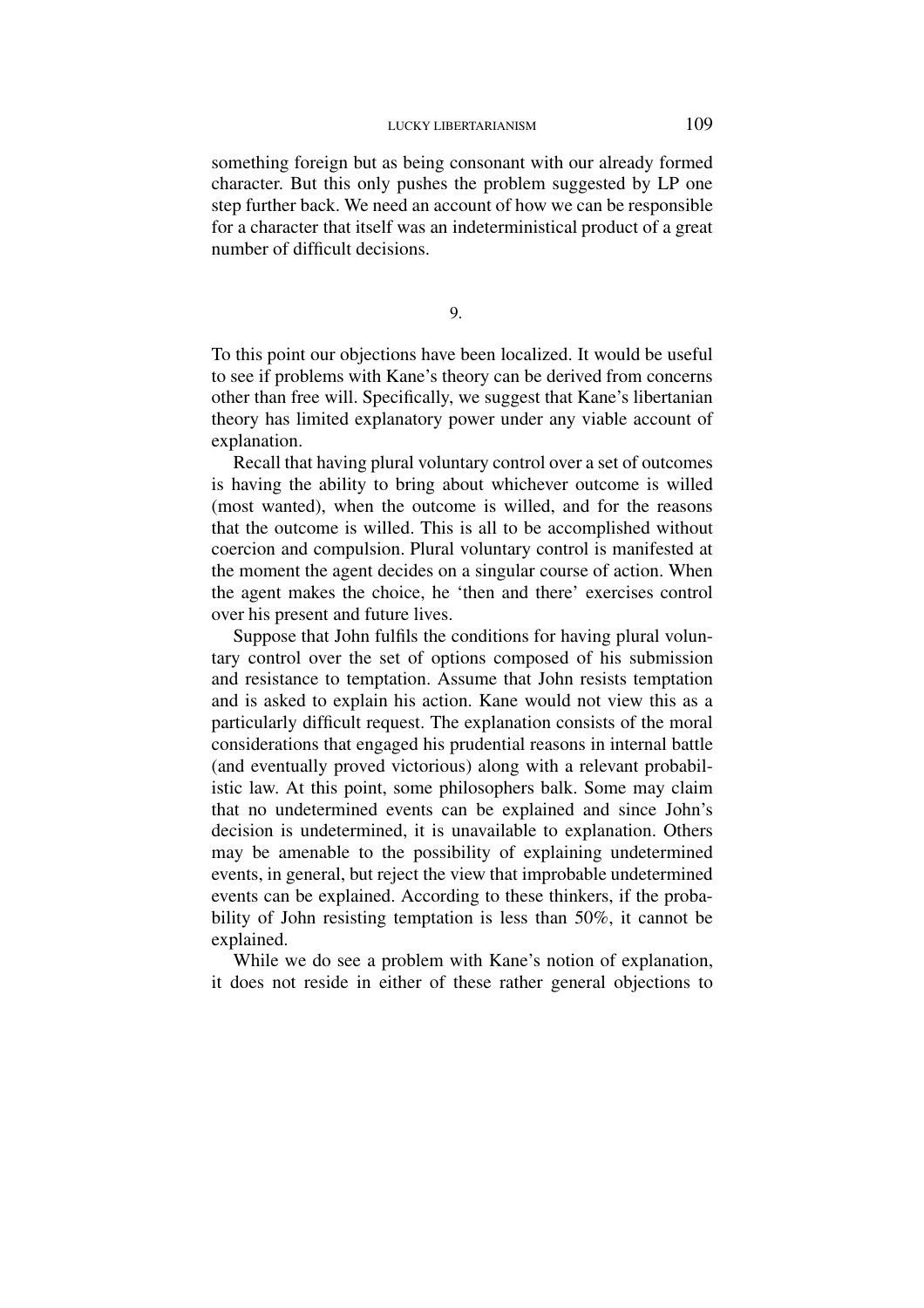the possibility of explaining undetermined events. Not only are we willing to grant that undetermined events, even improbable undetermined events, can be explained, but we also concede a point that Kane does not make explicit. We also grant, for the sake of discussion, that the reasons that Kane appeals to can serve as causes, albeit probabilistic causes, of the eventual act that is performed. If John resists the temptation, we can say that his moral reasons probabilistically caused his resistance; if John submits to temptation, we can say that his prudential reasons probabilistically caused his submission. And we grant that we can truly speak of a particular set of reasons being the probabilistic cause of an event even if the event is unlikely. So, for example, if John had only a 20% chance of resisting temptation given the internal battle transpiring in his will, we concede that moral reasons are the probabilistic cause of his resistance if he decides to resist the temptation before him.

To articulate our concern we need a basic idea of the nature of explanations of undetermined events. Suppose there is a photon approaching a slightly tilted polarizer. Contemporary physics tells us that it is undetermined whether the photon will be transmitted or absorbed by the polarizer. Suppose that the photon gets absorbed. Crucial to the viability of an explanation of this event is the existence of (true) probabilistic or statistical laws. Let us suppose that the relevant probabilistic law tells us that a photon that strikes a polarizer at such-and-such an angle has an 80% probability of being absorbed.<sup>6</sup> Let us further suppose (although it is not strictly necessary) that we understand the workings of the micro-world well enough for us to understand why these probabilities are correct. By offering the probabilistic law and the account for its truth, we have provided an explanation for why the photon gets absorbed when striking the polarizer at the given angle. But suppose that what had happened was that the photon was transmitted and not absorbed. The explanation for this event would be the same as the prior explanation. At first blush, this may appear bizarre. We have the identical explanation for an event that occurs though it only has a 20% chance of occurring as we do for an event that occurs that has an 80% probability of occurring. But, perhaps this is not so strange.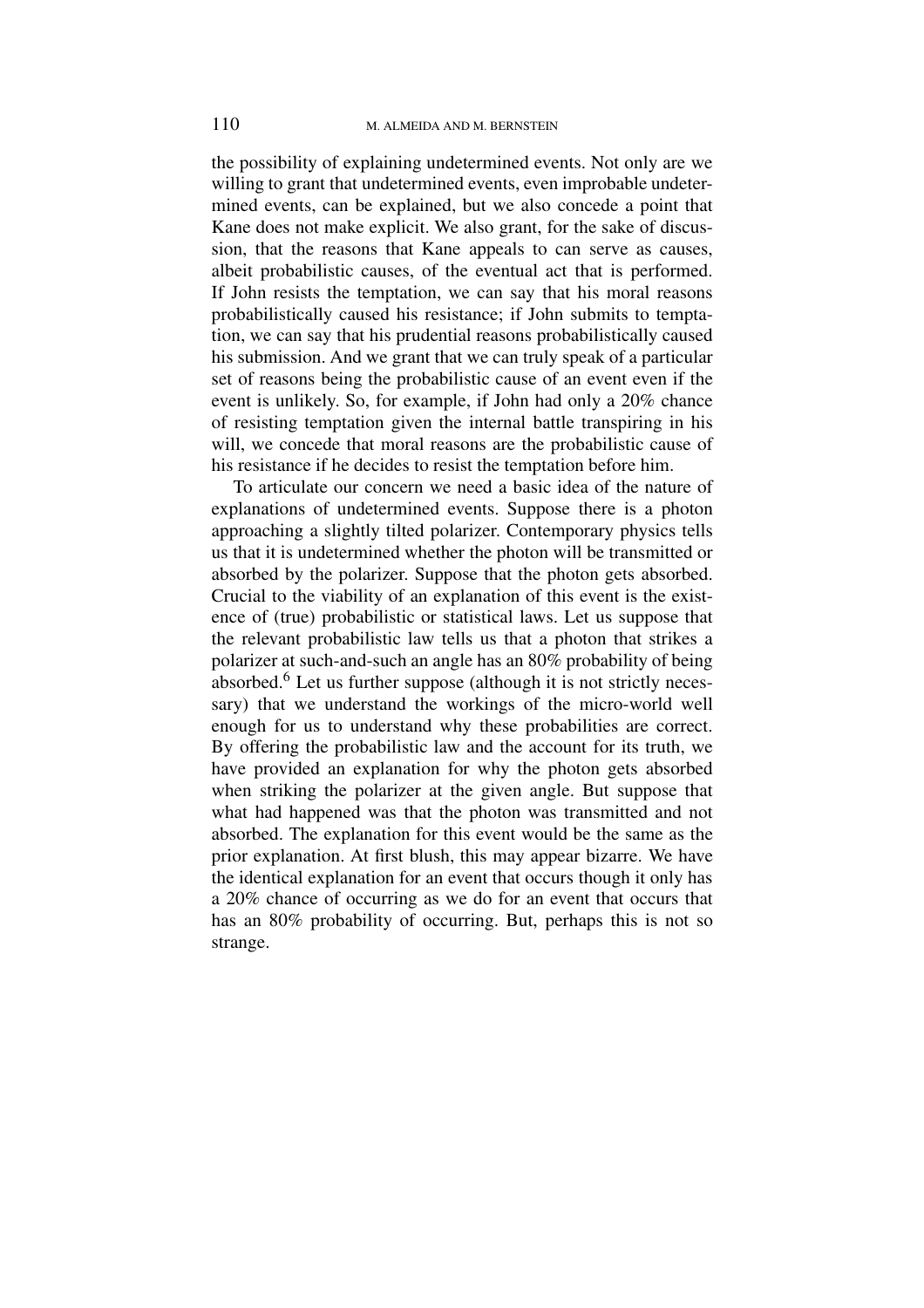First, reflection indicates that the explanations for both events would need to be structurally similar. After all, the difference in the probabilities of the occurrences of these events should not make the type of explanations differ. Furthermore, if explanations for the transmission of the photon are disallowed, we seem to be left without the resources for explaining any improbable event, a consequence that strikes many, though not all, as unacceptable. Moreover, and this introduces the problem facing Kane's explanatory machinery, the immediate disenchantment with which we often greet the idea of undetermined events having explanations can be explained by our almost automatic tendency to conflate plain explanations with contrastive explanations. We tend to think that the explanation of the occurrence of an event, per se, necessarily explains why this event occurred *rather than* an alternative. We should resist this inclination. Although we can provide explanations for each event, regardless of which event happens to occur (and, recall, that the supposition that the events are undetermined guarantees that either event could occur), we have not thereby provided reasons why one event rather than the other becomes actual. The person who wants to know why the photon was absorbed rather than transmitted has been given no help when he learns the statistical laws that govern the initial conditions of the event to be explained.

But now we approach a central problem for Kane's libertarianism. It is our claim that only contrastive explanations of undetermined events will suffice for an agent *having control* over such events and that Kane's libertarianism is impotent to yield these explanations. We now show that without the resources to contrastively explain why, for example, John resisted temptation rather than submitted to it, Kane's attempt to rebut  $LP^*$  is doomed.

10.

The case of the photon indicates the essential difference between plain control and plain explanation on the one hand, and contrastive control and contrastive explanation on the other. Regardless of whether the photon gets transmitted or absorbed, reference to the probabilistic laws along with the initial conditions (e.g., that the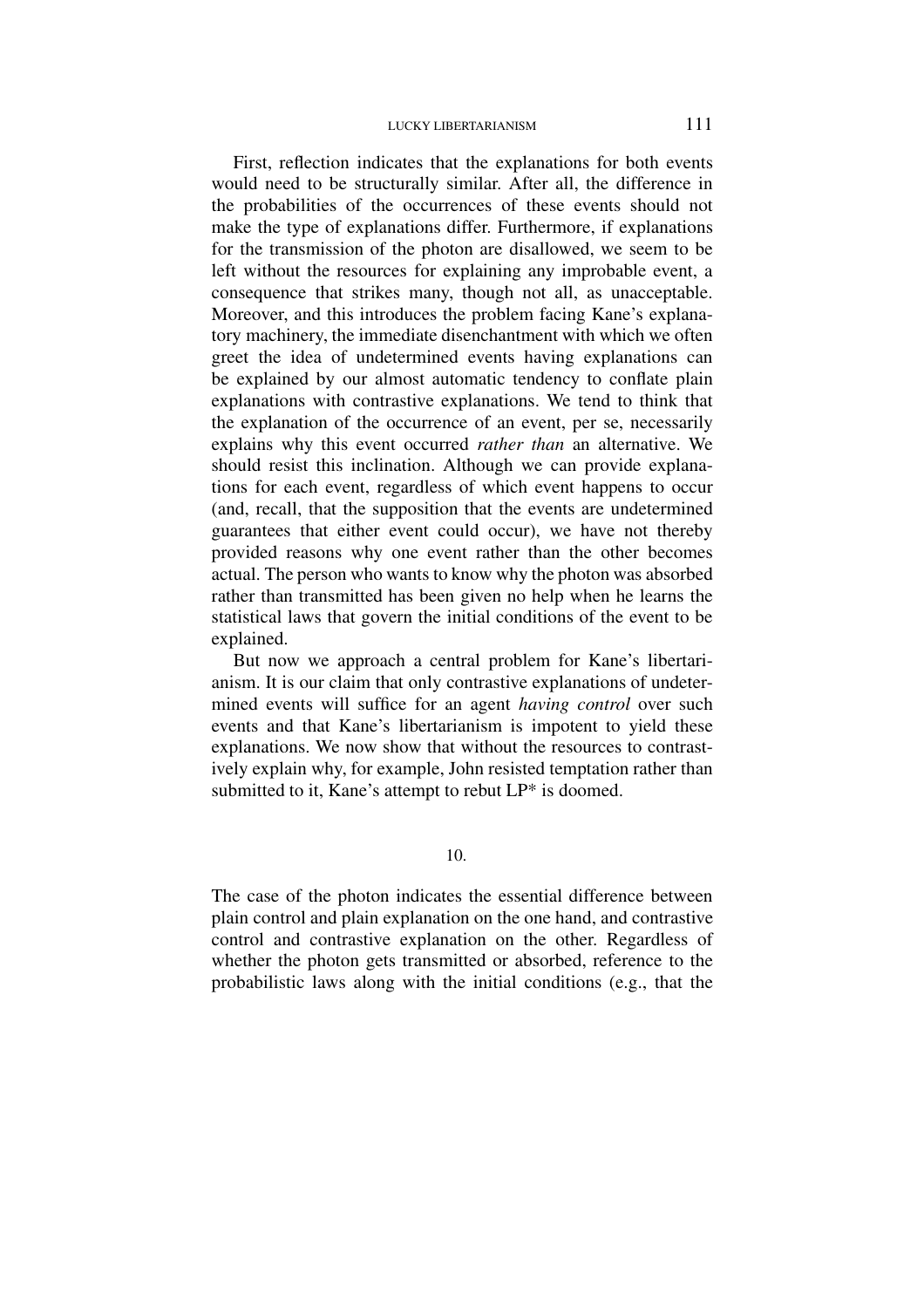polarizer is slanted at such-and-such an angle to the vertical) suffices as an explanation of what occurs. But if the same explanation can serve equally well, no matter what happens, then it certainly cannot serve as an explanation as to why one event occurs rather than the other. Since the explanation suffices for the actual event and could (and indeed would) have sufficed for the unactualized event had it occurred, then the explanation cannot yield any insight as to why the other possible event did not occur.

It is one thing to recognize and accept the distinction between plain and contrastive explanations, it is quite another to accept that Kane, or any other free will theorist for that matter, is required to have the resources to provide us with contrastive as well as plain explanations of the actions that the agent performs. Why does the control necessary for responsibility require contrastive explanation? Why, that is, does the ability to perform an act that is 'up to' the agent demand that there be a contrastive explanation of the act that is performed regardless of which of the alternative acts become realized?<sup>7</sup>

One way to recognize that we should demand contrastive explanation in addition to plain explanation is that without this additional requirement we will be given an explanation of an act that is compatible with the unactualized alternative act. So, in principle, Kane may provide an explanation of why John resisted temptation that is consistent with John's submission to temptation. We know know why John did what he did but we are at a loss to know why John acted as he did to the exclusion of the other alternative open to him. To have control over an action does not merely demand that the agent have the power to perform that action; it should also demand that the agent have the power not to perform an alternative act that he could have performed.

Suppose I am in the situation where my alternatives are to either pick a can of tomato soup or select a can of vegetable soup. If I am to be credited with being in control of this behavior, I should have the power to select one of these alternatives at the expense of the other. It would be an enormous capitulation of a worthwhile free will to have our power to make one selection manifested only if I pick (and thus have the power to pick) both.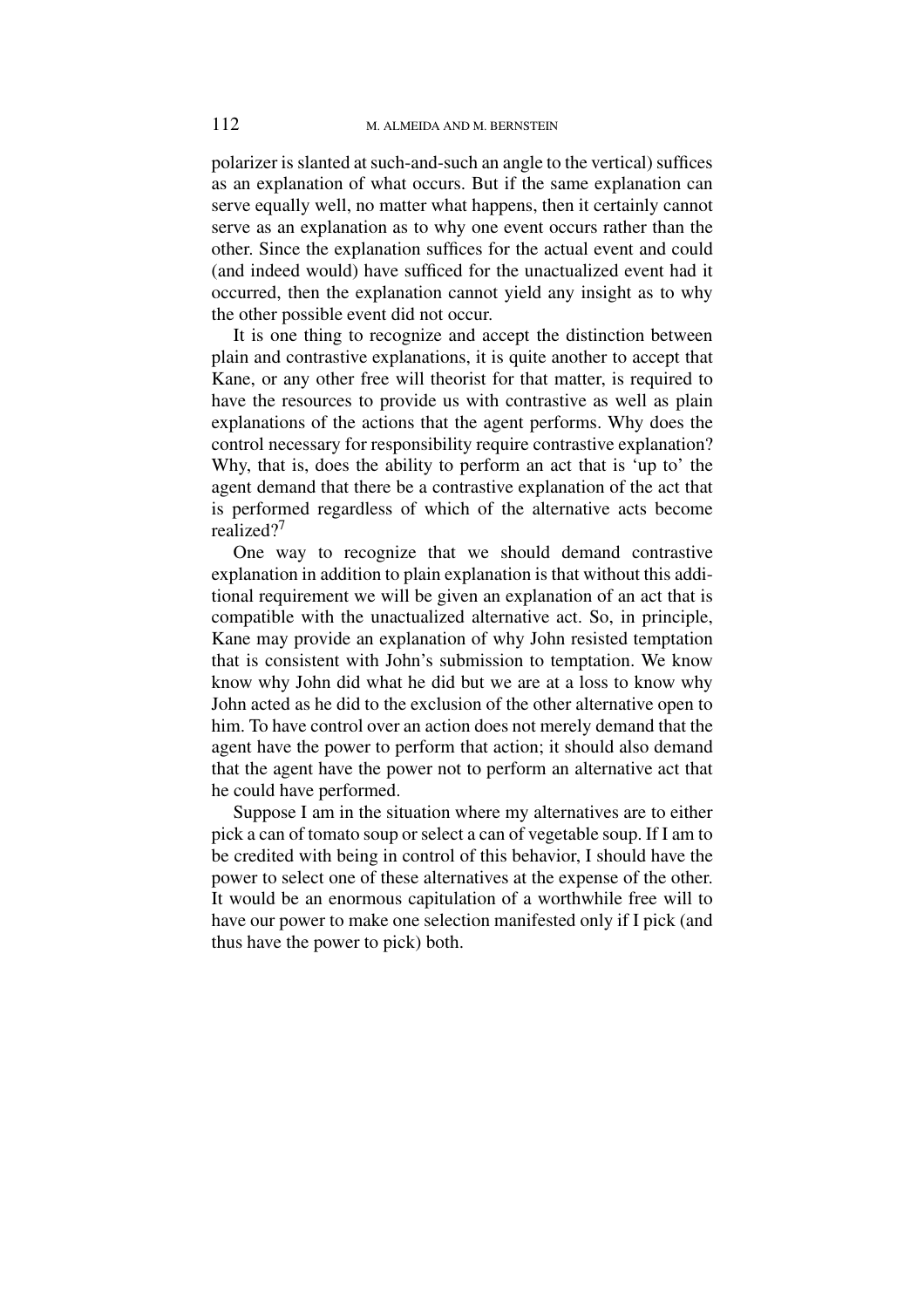Kane may respond that the cases where there is an internal conflict of the will are significantly different than the case of the photon. While precisely the same explanation is given of the photon's absorption and transmission, whichever event actually occurs, there are different explanations offered for John's submission and his resistance to temptation, whichever of these outcomes eventuate. If John submits, the explanation makes reference to his engaged prudential reasons; if John resists, the explanation makes reference to his considered moral reasons. Since prudential and moral reasons are at odds with each other, since, that is, John's giving into temptation cannot be explained by his moral considerations and John's resistance cannot be explained by his prudential reasons, Kane's merely plain explanation of whichever outcome eventuates is, implicitly, a contrastive explanation. Thus, Kane may accept the demand for contrastive explanation but insist that he has met it.

But this response promotes a false picture of what is actually transpiring. Upon hearing this Kanean explanatory story, one conjures up the impression of the prudential and moral considerations doing battle in John's mind with eventually one set of reasons becoming victorious just prior to John's decision. But this is not, as Kane would be the first to admit, quite what is happening. While it is true that there is a conflict of John's will consisting of the competitive reasons, the victor is determined by John's decision. It is not as though John's decision is determined by the victorious set of considerations. This latter way of looking at the matter, the way that is fostered by the discussion of different explanations at work, has both the logical and temporal priorities backwards. If this were not the wrong way of looking at the matter then, in principle (and disregarding the assumption of the density of time just to make the point), we could predict with certainty what John's decision would be from a precise calculation of the micro-movements in his neural pathways. Effectively, then, if the victor of the interior battle was assured before the decision, the decision would be determined, and we know that this consequence is verboten.

The upshot is that although the competing reasons exist prior to the agent's decision (it is the conflict among the reasons that are the source of the indeterministic process that culminates in the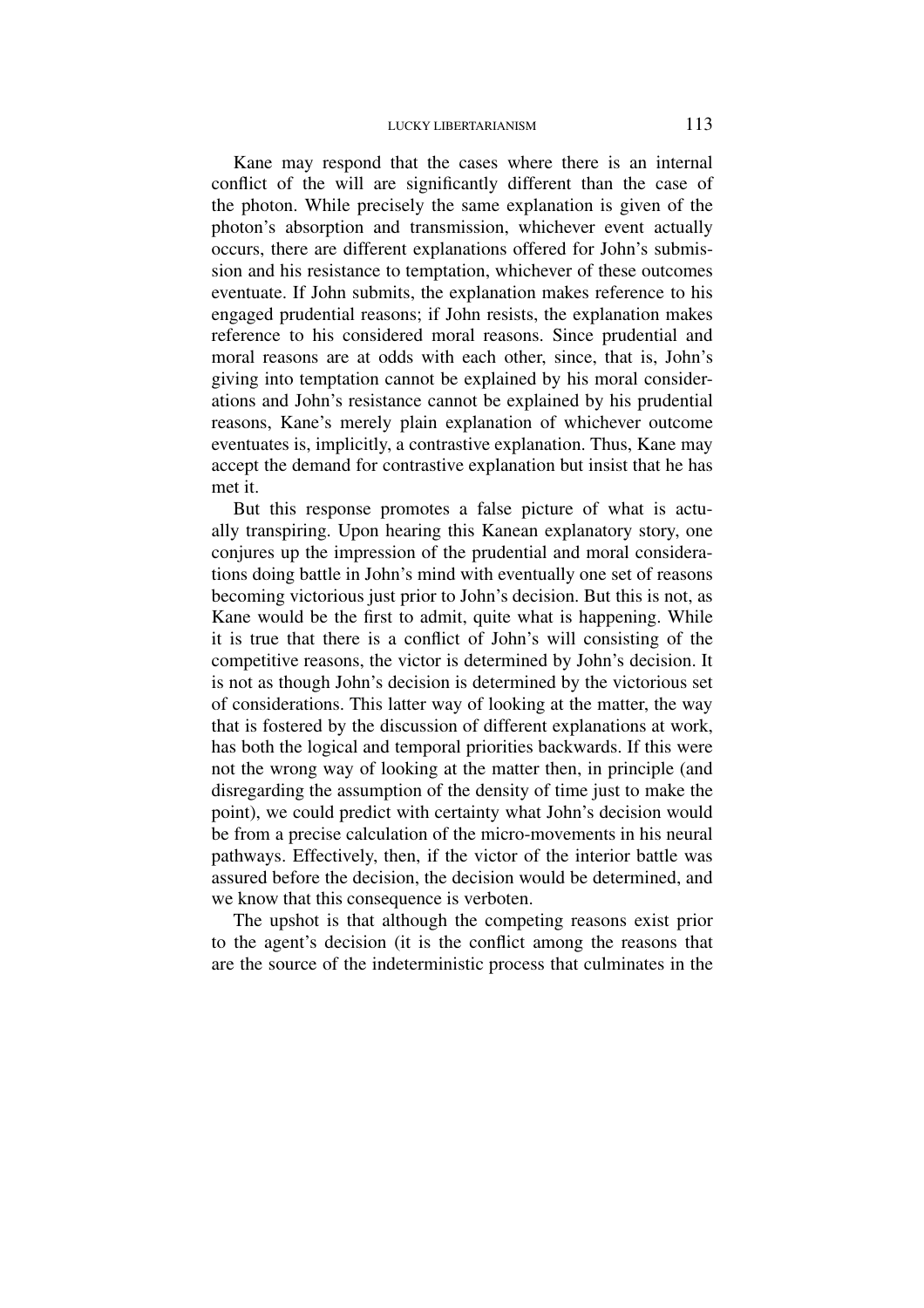decision), the explanatory nature of whichever set of reasons that are used in the explanation becomes formed only at the moment of the agent's decision. This is not merely an epistemic claim. It is not merely that someone (even the agent himself) cannot know which set of reasons will constitute the set that explains the eventual choice (although this is true), it is rather that the set of reasons that becomes the one used in the explanation of the eventual decision only become explanatory at the moment of decision. The *ex post facto* explanatory nature of the set of reasons is, at root, a metaphysical claim.

Thus, it is misleading to speak of John's prudential reasons explaining his decision to act prudentially or John's moral reasons explaining his decision to act morally. The *ex post facto* metaphysical nature of these probabilistic reasons robs them of any contrastive explanatory force since these reasons are impotent to give us any insight as to why John acted one way rather than the other. While they may make John's behavior intelligible or even, in some broad sense, explicable, reference to these reasons necessarily fails to satisfy the demands that control places on the possession of free will.

Lack of contrastive explanations makes a mockery of moral deliberation. John, we suppose, had to deliberate over what to do. Presumably he had to choose, *hypothetically*, the action that he thought he had most reason to perform. But if contrastive explanations are not available, then there is no action that he has most reason to perform; i.e., John has no better reasons to perform one action rather than another since having comparatively better reasons for his behavior just is possessing a contrastive explanation for what he does. As a result, the tie between moral deliberation and choice is severed. The intuition grounding LP\* remains unrefuted.

Unrefuted, perhaps, but is the intuition behind LP\* irrefutable? Can libertarians, or anyone else for that matter, provide us with contrastive explanations of undetermined outcomes. It is fair to say that the jury is still out on this question. Nevertheless, we believe that Kane would need to make draconian modifications to his libertarian view even if we countenance the possibility of contrastive explanations for undetermined events. The problem facing those who advocate the possibility of contrastive explanations of undeter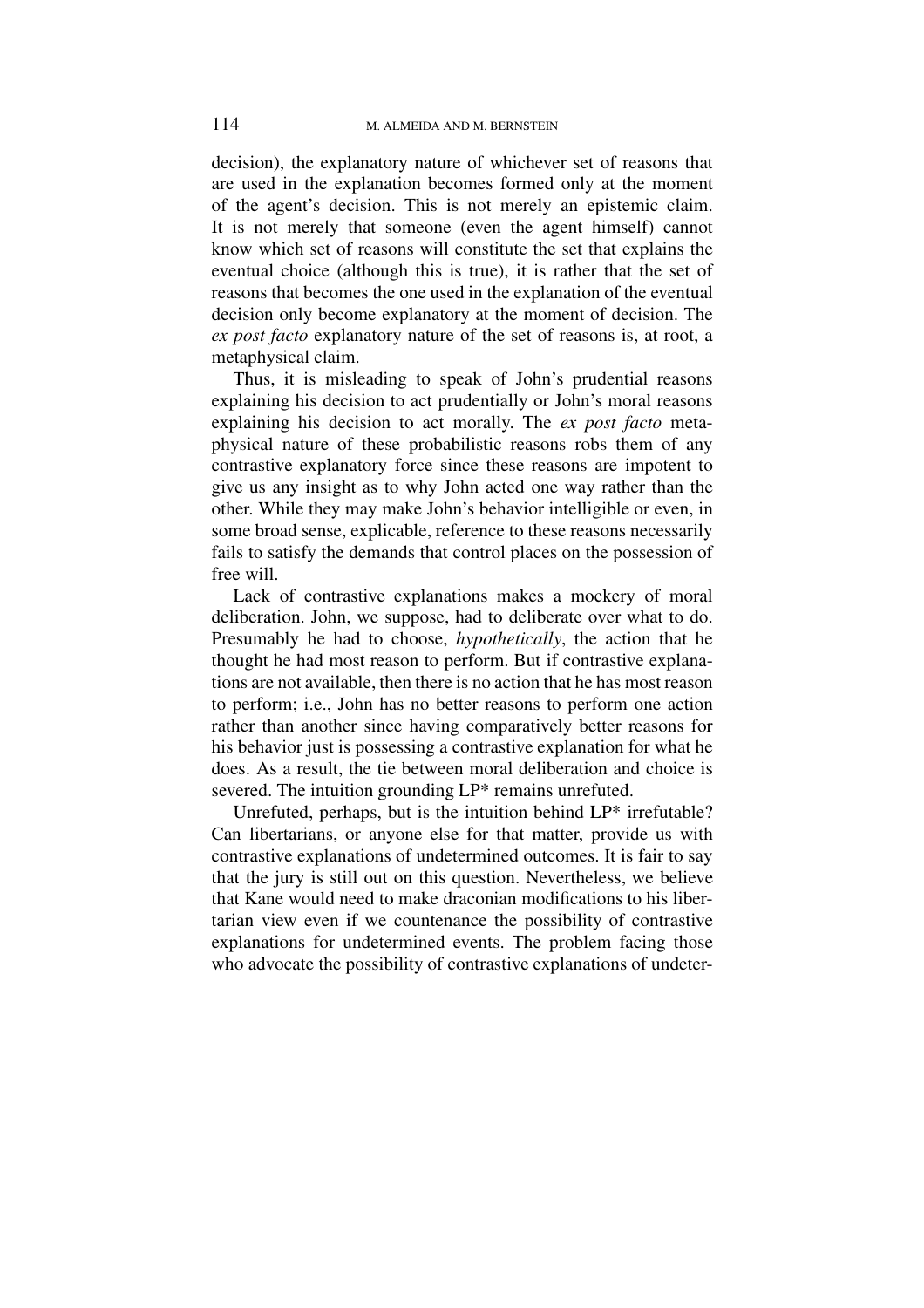mined events is clearly manifested in the case of the photon. In one possible world, the photon approaches the titled polarizer and is absorbed; in another possible world the photon approaches the titled polarizer and is transmitted. The two possible worlds are identical up until the moment that the photon strikes the polarizer in each world. How can we give an explanation that purports to tell us why one outcome actually happened (say, the world in which the photon gets absorbed is the actual world) when there is nothing different about the two worlds up to the moment that the photon hits the polarizer? The guiding thought behind this problem is succinctly stated by David Lewis in what we may call the 'contrastive question'.

(CQ) A contrastive why question with 'rather' requests information about the features that differentiate the actual causal history from its counterfactual alternative.<sup>8</sup>

The relevant causal history of the photon terminates at the instant it strikes the polarizer. Its counterfactual alternative has an identical history but a different future. John and his *doppelganger* are in the same situation. Their careers stop being identical at the moment John gives in to temptation (and John\* resists temptation). In both cases, since their respective causal histories are identical, it is impossible to answer the request for a contrastive explanation.

*Pace* Lewis, however, we believe contrastive explanations of undetermined events are possible. Suppose that I equally wish to teach at universities A and B and that the only offer I receive is from A. Someone knowing only that I was equally interested in both jobs might ask why did I go to A to teach rather than B. The obvious explanation is that I went to A rather than B because only A offered me a position. I might even omit the 'only', explaining my behavior just in terms of the position that A offered.

Conversationally, this explanation implies that B did not offer me a position. We can see this by considering the scenario where I receive offers from both A and B. In this case, it would be wrong to explain my subsequent teaching at A rather than B in terms of the offer that A submitted. I can plainly explain why I took the position at A in terms of my desires and the fact that A offered me a position, but since, ex hypothesi, my desires to teach at B were of the same depth and intensity as my desires to teach at A and there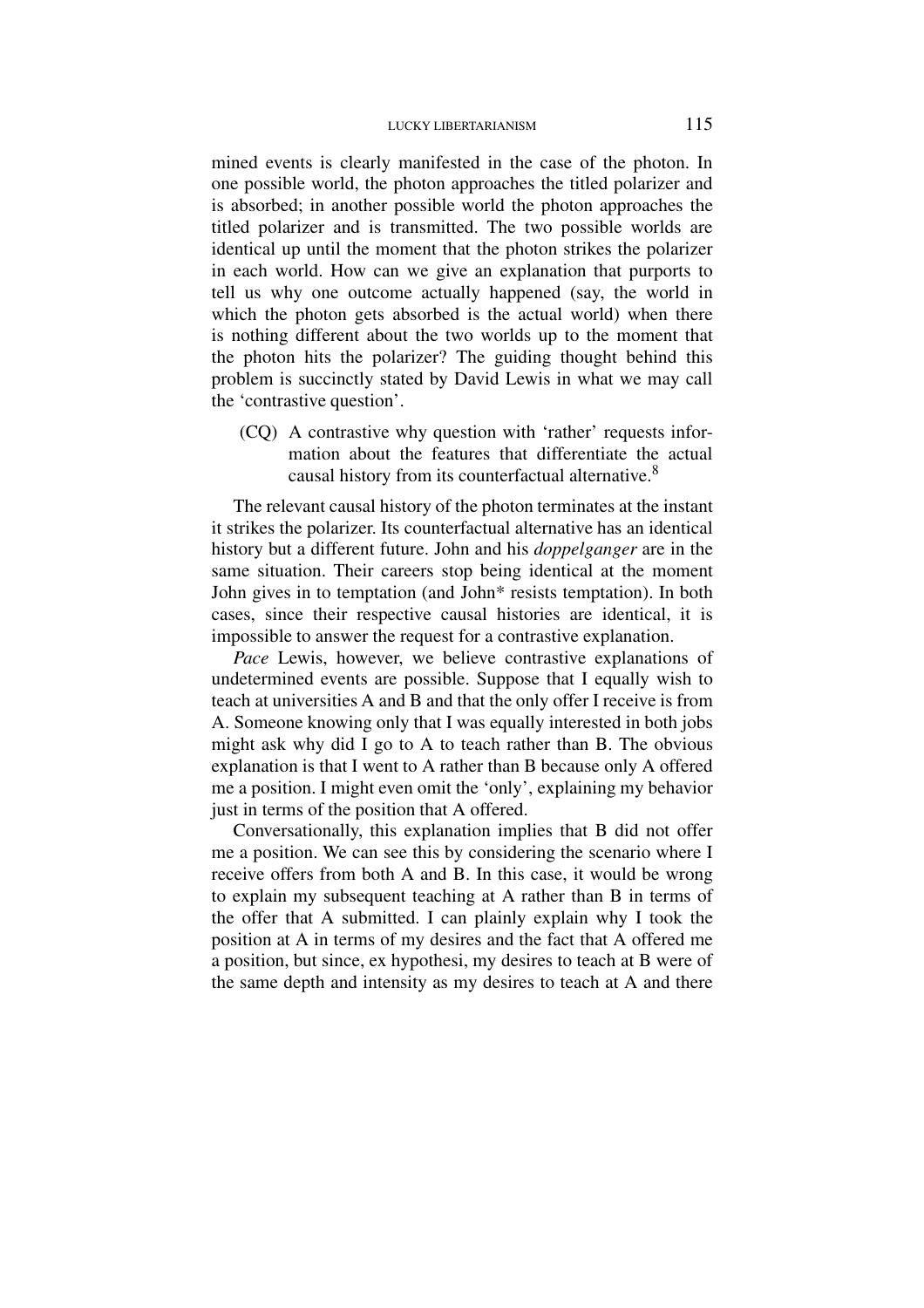were offers that I found equally attractive forthcoming from both universities, there is no *relevant* difference between the two possible outcomes to answer a 'why' question. Lewis, then, would appear to be mistaken. We can give substantive answers to contrastive 'why' questions of undetermined events. There are occasions when we can give true and adequate explanations of why one outcome rather than another occurred despite the fact that the outcome that occurs is undetermined.

Peter Lipton has suggested a plausible principle that grounds our judgments in cases like these. He calls it the 'Difference Condition'.<sup>9</sup>

(DC) To explain why P rather than Q, we must cite a *causal* difference between P and not-Q, consisting of a *cause* of P and the absence of a corresponding event in the history of not-Q. (our italics)

A corresponding event is an event that would bear the same relationship to Q as the cause of P bears to P.

Thus, we can explain why I go to A rather than B when the only job offer I receive is from A (this offer is the causal difference) while I cannot explain why I go to A rather than B when I receive equally attractive offers from both schools (the offer from B would bear the same relationship to my teaching at B that the offer from A plays in my teaching at A).

We are not here interested in assessing the adequancy of (DC) as a criterion of contrastive explanation.<sup>10</sup> Our current concern is whether this understanding of the nature of contrastive explanation is of any help to Kane's libertarian theory. We want to know whether Kane can exploit (DC) to argue that his discussion of LP\* allows the robust sort of personal control that is necessary to any view of free will.

(DC) can do nothing to help Kane. This is evident once we reflect again upon the case of John and John\*. This case, like others that Kane speaks of in his discussion of LP\*, are precisely those that lack any causal difference in the actual and merely possible worlds. John and John\* are portrayed as being identical up to the very moments of decisions where John gives in to his temptation and John\* resists. Although (DC) allows for the intelligibility and adequacy of contrastive explanations of undetermined events, it is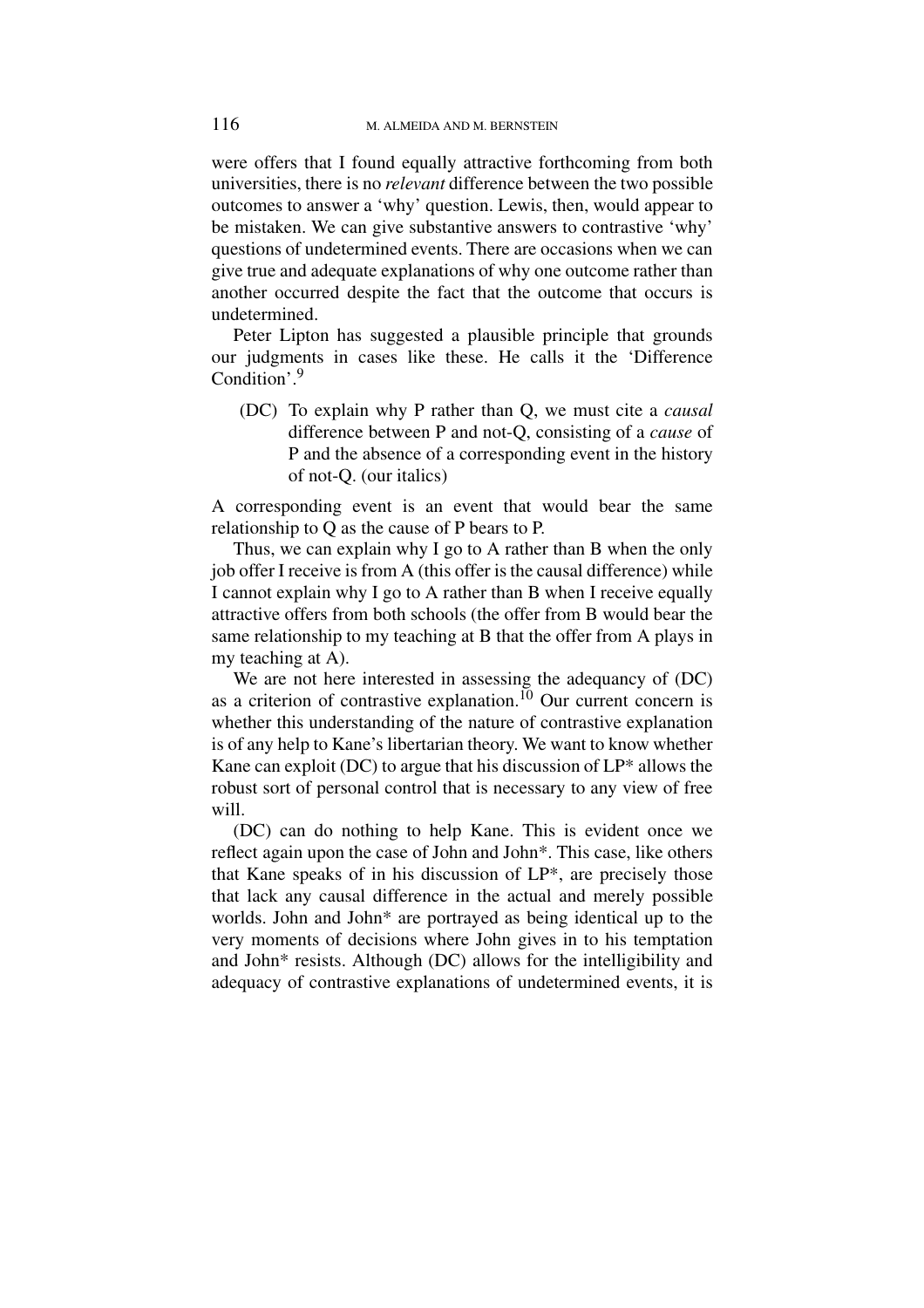impotent to aid Kane's refutation of LP\*. DC requires a difference in the histories of the alternative possible outcomes and this demand is (essentially) omitted from the types of cases that motivate the argument in LP\*.

Consider a slightly different case that seems to make sense of contrastive explanations for undetermined events. An advantage of this case is that it makes evident that the notion of probabilistic, and not determinative, causation is at play.

Suppose that a randomizer is connected to each of two doors. The randomizer is set so that door A has a very large chance of opening and that door B has a tiny chance of opening. In fact, in this ceremony's long history, door B has never opened. (Make the probabilistic laws yield, say, the probability of A opening 99.99% and B opening 0.01%). Suppose that Jones knows about these probabilities and is coerced into passing through the door that opens. He also knows that if passes through door B (and not door A) he will suffer great agony. The randomizer is started and door B is the door that opens. Jones is dumbstruck and asks "Why did door B open rather than door A?". The answer is that the malicious Smith had previously manipulated the randomizer so that the respective probabilities for door A and door B opening were precisely reversed.<sup>11</sup>

Again, we seem to have an intelligible and quite reasonable question and an intelligible and quite reasonable answer; we have a viable contrastive explanation of an undetermined event. Again, however, the case is crucially disanalogous with those that Kane operates. In this case, the manipulation of the randomizer makes a response to the contrastive question possible. This difference in the causal histories of the two worlds (one where no manipulation takes place, the other where manipulation occurs) is not mirrored in the actual and counterfactual worlds in which John inhabits, for in these, the divergence occurs at the moment of his choice and not before.

The intuition that is the basis of LP\* is captured in CQ. Although the truth of CQ is compatible with the existence of contrastive explanations of undetermined events, none of these contrastive explanations can serve as a model to help Kane's version of libertarianism. Although Kane has the resources to explain why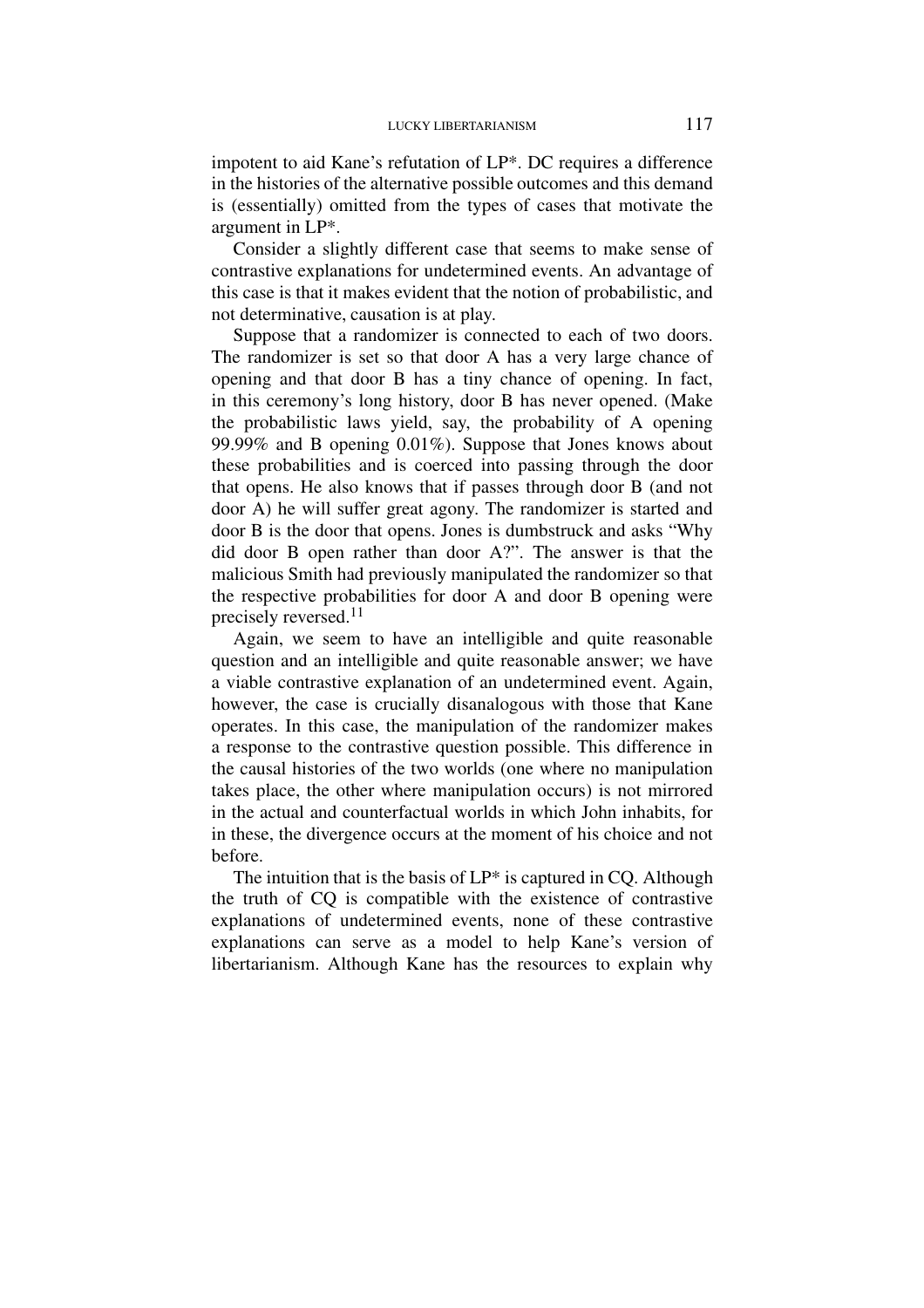undetermined choices and decisions occur, his essential reliance upon the *ex post facto* nature of reasons disables him from supplying contrastive explanations of a person's undetermined choices and decisions. Since the viability of contrastive explanations for an agent's choices and decisions are necessary for an adequate account of control, Kane's theory cannot accommodate a robust notion of control that a robust theory of libertarian free will requires. The oftmentioned 'lack of control' objection to libertarianism expressed in LP\* remains unrefuted and, unfortunately, the prospects of resolution do not appear promising.

#### **NOTES**

∗ We thank Bob Kane for very detailed and helpful comments on an earlier draft.

<sup>1</sup> "Responsibility, Luck, and Chance: Reflections on Free Will and Indeterminism," *Journal of Philosophy* 96(5) (May, 1999). All parenthetical page numbers refer to this work.

 $2$ This assumption just makes the discussion easier. Strictly, the occurrence of an undetermined choice is compatible with the physical impossibility of making a different choice.

 $3$  Strictly speaking, the denial of determinism entails that if there is a possible future f at t (i.e., time does not come to a stop at t), then there is also an alternative possible future f\* at t. We make the simplifying assumption throughout that there is a possible future.

<sup>4</sup> Kane denies that it is meaningful to compare amounts (degrees) of indeterminism. We disagree – the probabilistic laws seem to make such comparisons meaningful – but here we simply assume its intelligibility.

<sup>5</sup> See Mele's review of Kane's "The Significance of Free Will," *The Journal of Philosophy* 95(11) (Nov., 1998), 581–584.

<sup>6</sup> Complications arise concerning the nature of the probabilistic laws that are supposed to be used. Here, we have used a more specific law than would be used if either one did not know the angle at which the photon strikes the polarizer or believes that the angle of contract is irrelevant to the photon's probability of being absorbed. Undoubtedly, even more specific laws would be employed if we knew of them and appreciated their relevance. For example, perhaps the humidity of the chamber in which the experiment is conducted is relevant. Then, we would use this law to get a more accurate assessment of the probabilities of this particular proton in these particular circumstances being absorbed/transmitted.

We are requiring contrastive explanations of outcomes in addition to plain explanations. Just as it is a mistake that a (plain) explanation inherently provides reasons why one act occurred rather than other, it is also an error to believe that contrastive explanations inherently 'contain' explanations of the events in